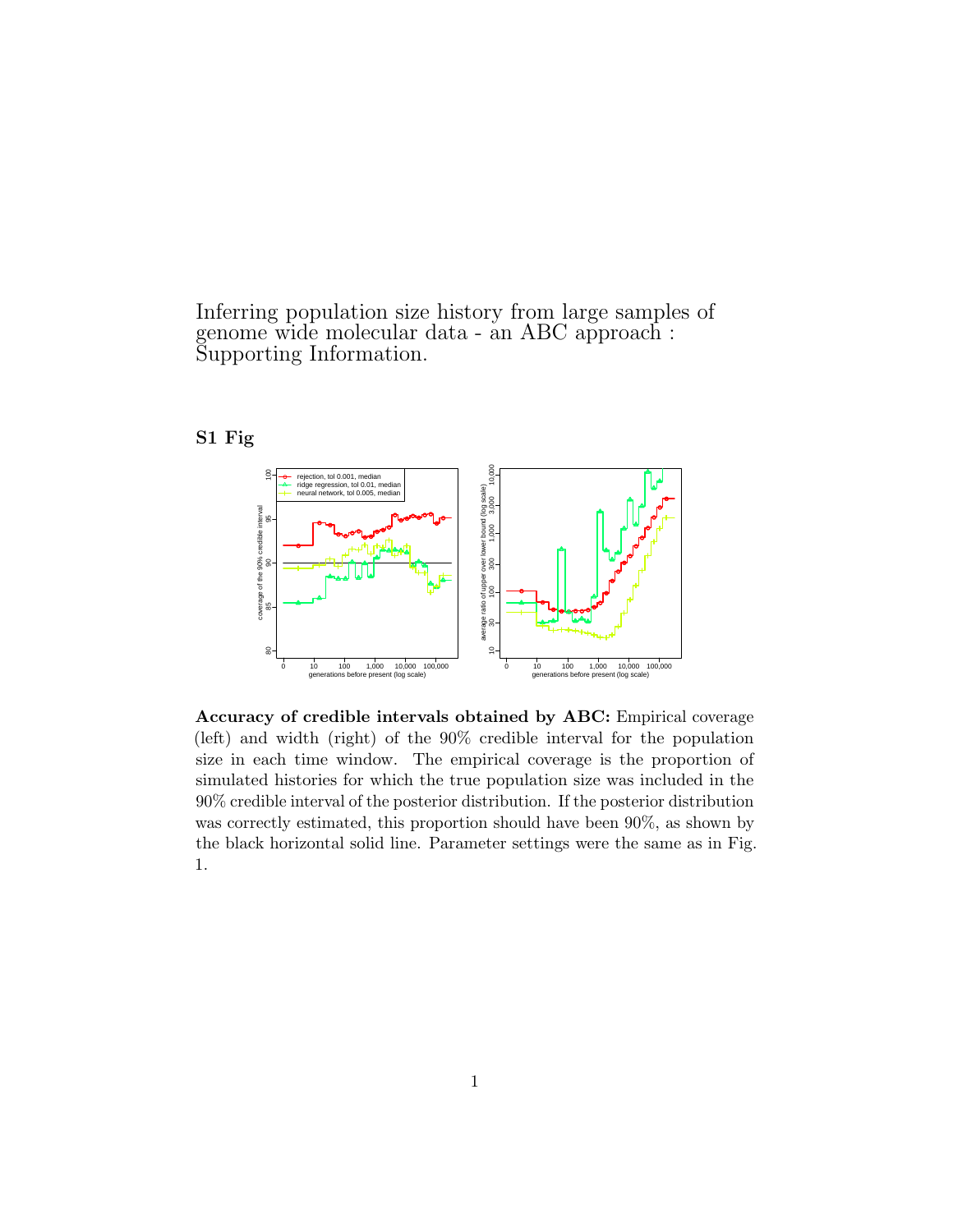



Accuracy of ABC estimation along the coalescent process: Prediction error for the estimated population size when time is measured in units of the expected time to the most recent common ancestor (TMRCA) of the sample. Prediction errors were evaluated from 2,000 random population size histories. Black vertical dotted lines indicate the expected time to the most recent coalescence event,  $E[TMRCE]$ , and the expected TMRCA,  $E[TMRCA]$ . Summary statistics considered in the ABC analysis were (i) the AFS and (ii) the average zygotic LD for several distance bins. These statistics were computed from  $n = 25$  diploid individuals, using all SNPs for AFS statistics and SNPs with a MAF above 20% for LD statistics. The posterior distribution of each parameter was obtained by neural network regression [\[1\]](#page-34-0), with a tolerance rate of 0.005. Population size point estimates correspond to the median of the posterior distribution.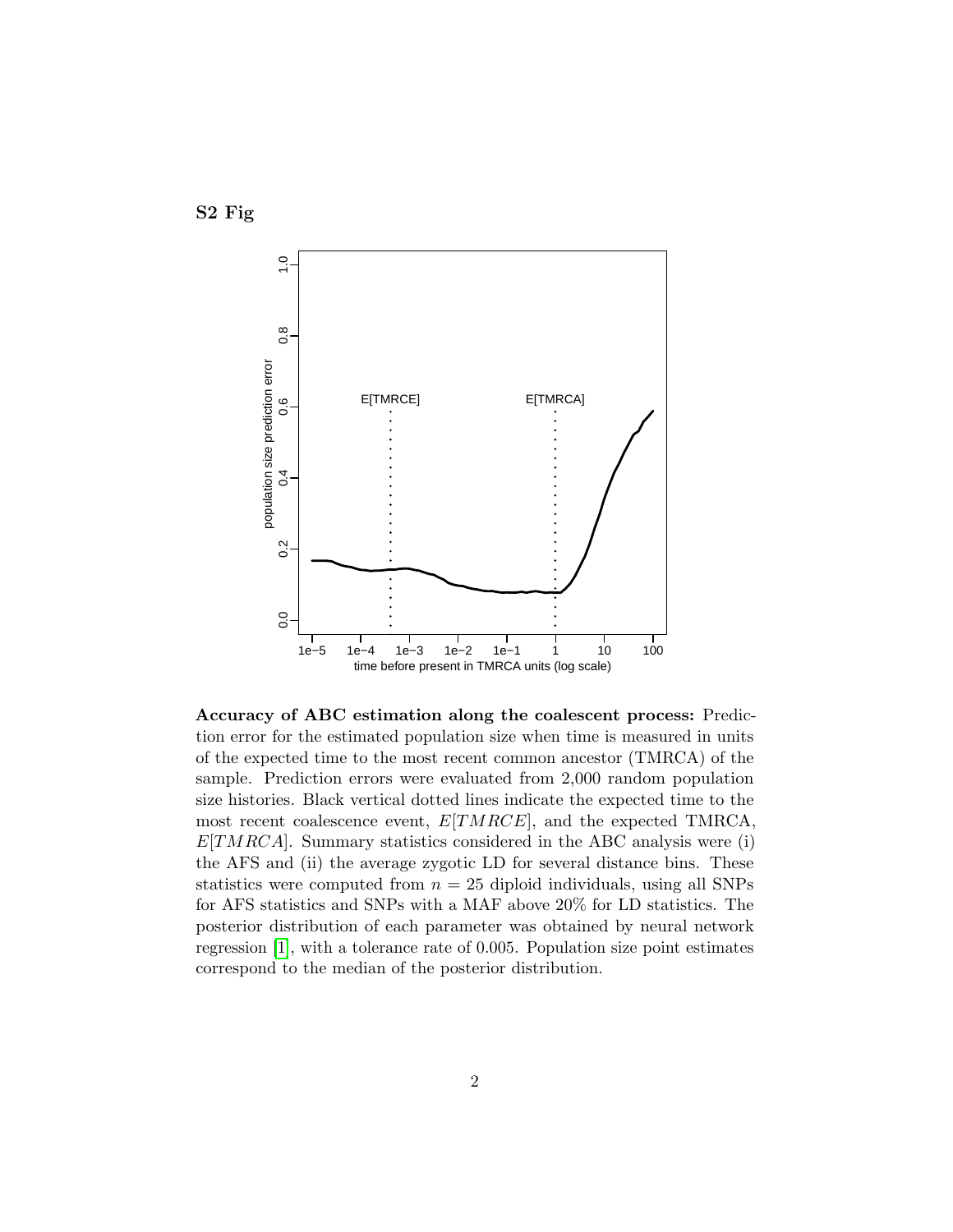



Accuracy of credible intervals obtained by ABC and relative importance of the summary statistics: Empirical coverage (left) and width (right) of the 90% credible interval for the population size in each time window. Parameter settings were the same as in Fig. 2. The very large credible intervals obtained on average with AFS statistics, in some time windows, are due to a retalively small number of PODs with extreme values.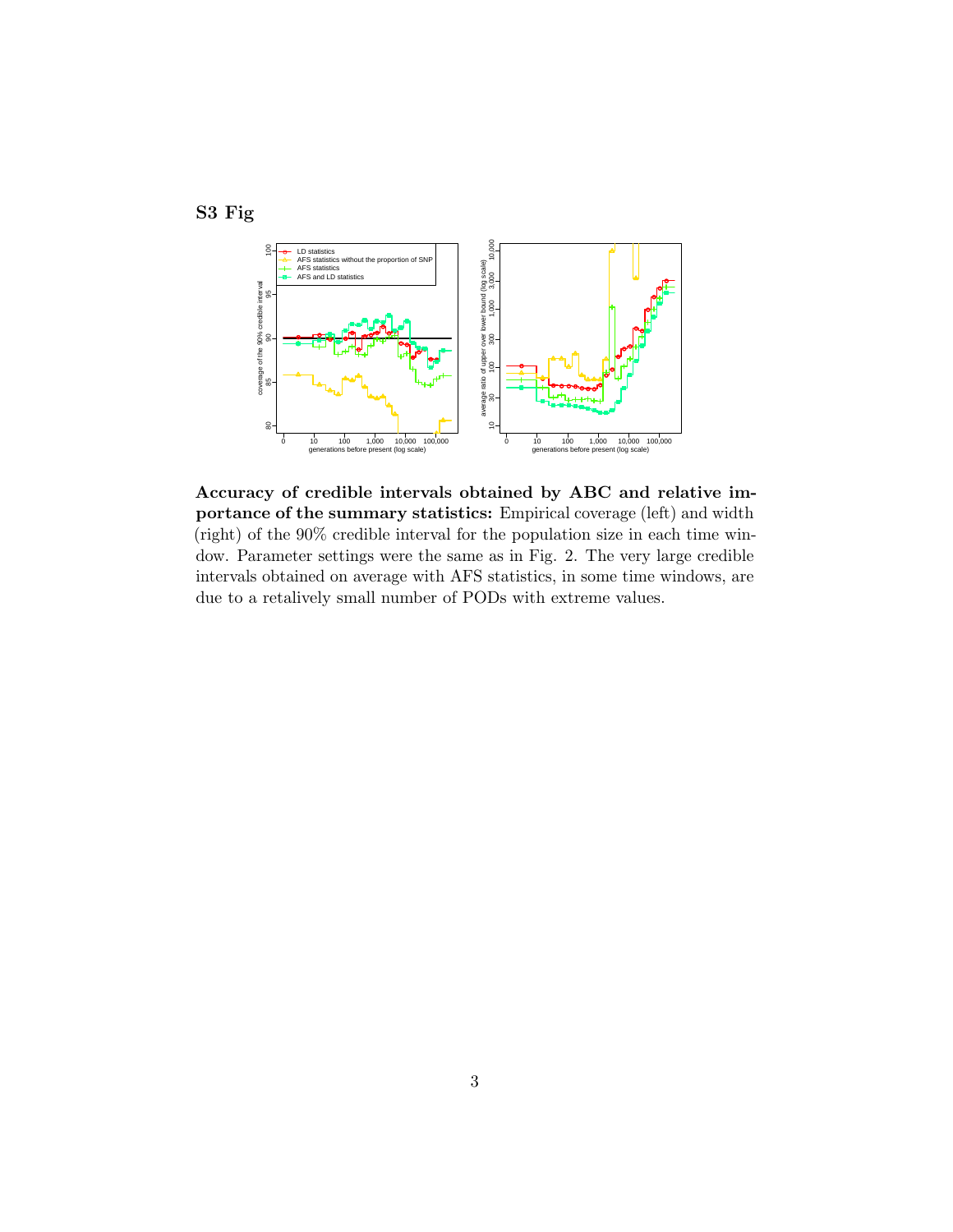



Accuracy of ABC estimation based on LD summary statistics: Prediction error for the estimated population size in each time window, evaluated from 2,000 random population size histories. Summary statistics considered in the ABC analysis were the average gametic LD (triangles) or the average zygotic LD (circles) for several distance bins. These statistics were computed from  $n = 25$  diploid individuals, using different MAF thresholds. Other parameter settings were the same as in Figure 2.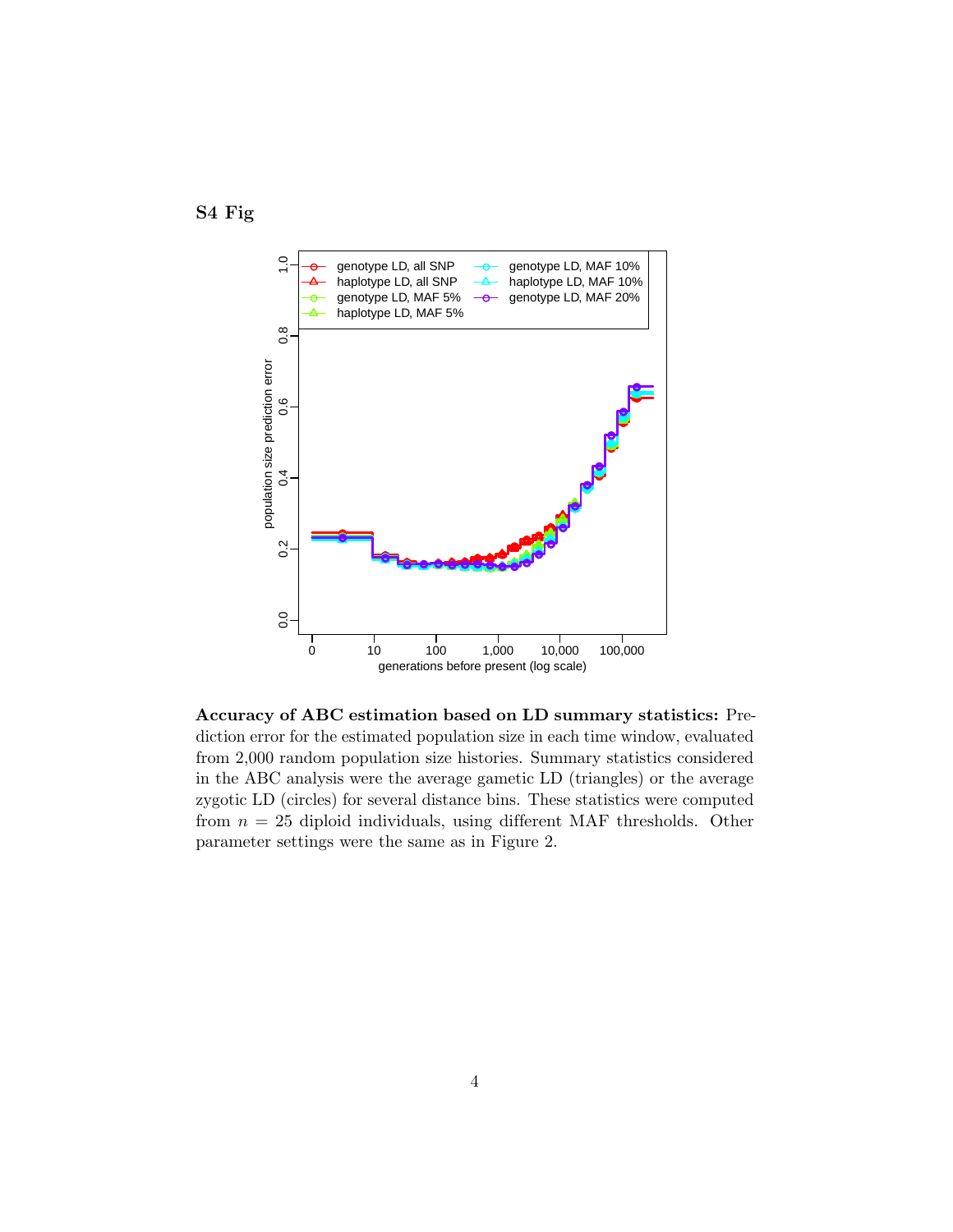<span id="page-4-0"></span>



Influence of the number of simulated data sets on ABC estimation: Top: Prediction error for the estimated population size in each time window (left) and standard deviation of this error (right). Bottom : Empirical coverage (left) and width (right) of the 90% credible interval for the population size in each time window. These quantiles were evaluated from 2,000 random population size histories. For each of these histories, one POD of  $n = 25$  diploid genomes was simulated, where each genome consisted in 100 independent 2Mb-long segments. Population size history was estimated from this POD by ABC, for various numbers of simulated datasets (see the legend) with the same sample size  $(n = 25)$  and genome length (100 independent 2MB segments). Summary statistics considered in the ABC analysis were (i) the AFS and (ii) the average zygotic LD for several distance bins. AFS statistics were computed using all SNPs and LD statistics were computed using SNPs with a MAF above 20%. The posterior distribution of each parameter was obtained by neural network regression, with the tolerance rate leading to the smallest prediction error. Population size point estimates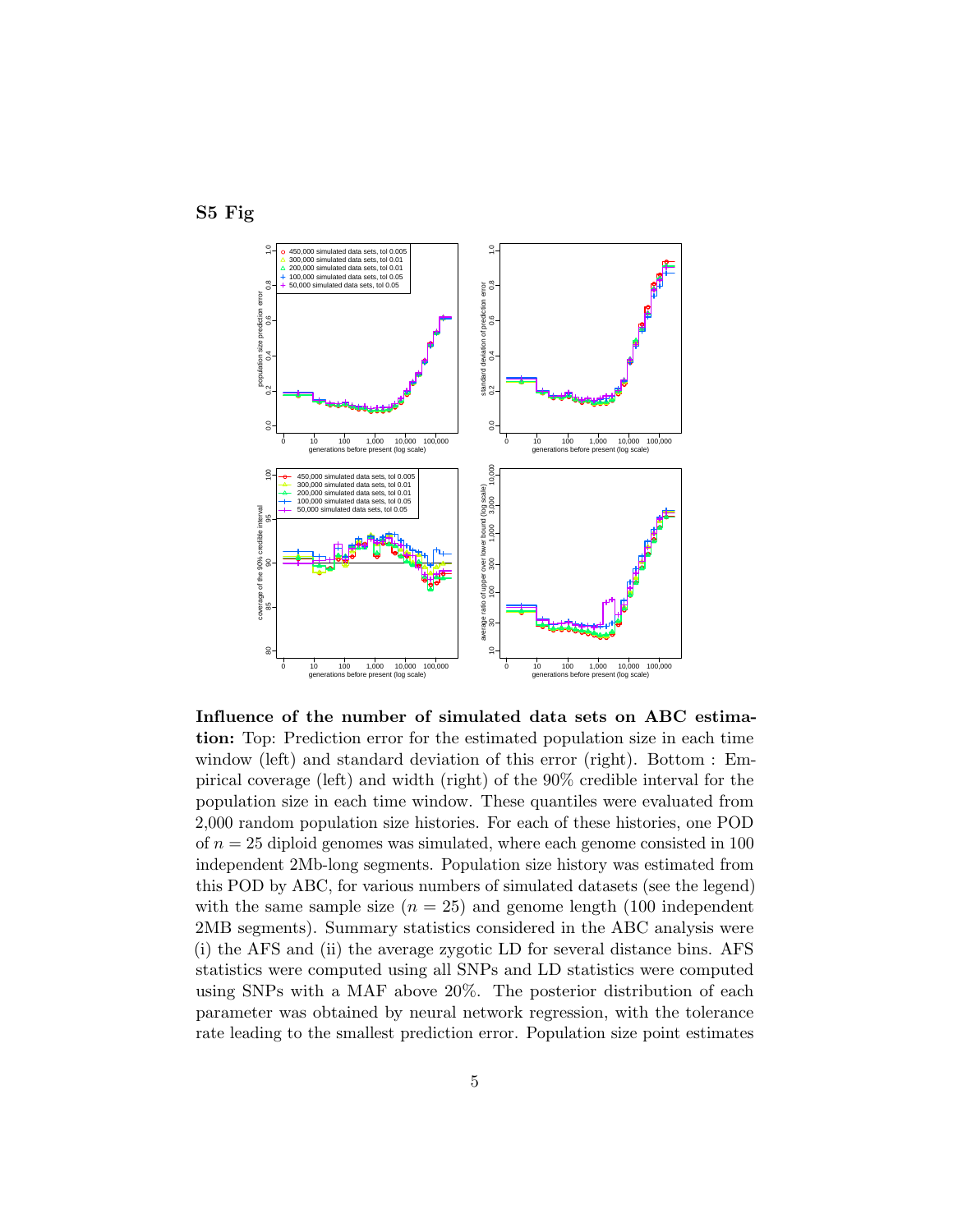were obtained from the median of the posterior distribution.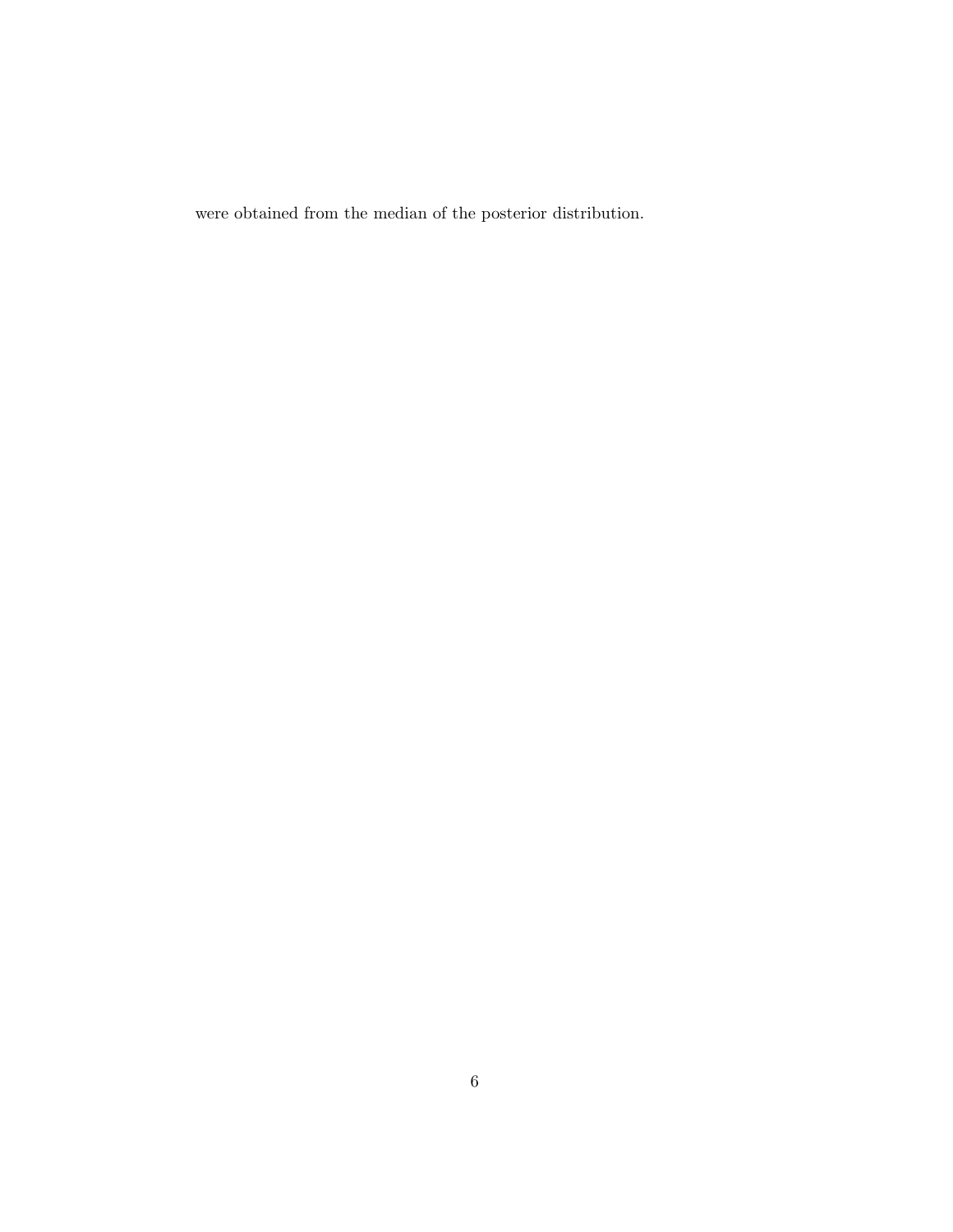



Influence of the genome length of simulated and observed data sets on ABC estimation: Top: Prediction error for the estimated population size in each time window (left) and standard deviation of this error (right). Bottom : Empirical coverage (left) and width (right) of the 90% credible interval for the population size in each time window. These quantiles were evaluated from 2,000 random population size histories. For each of these histories, one POD of  $n = 25$  diploid genomes was simulated, where each genome consisted in 10, 50 or 100 independent 2Mb-long segments (see the legend). Population size history was estimated from this POD by ABC, using 450,000 simulated datasets with the same sample size  $(n = 25)$  and genome length. The posterior distribution of each parameter was obtained by neural network regression, with a tolerance rate of 0.005. All other settings are similar to [S5 Fig.](#page-4-0)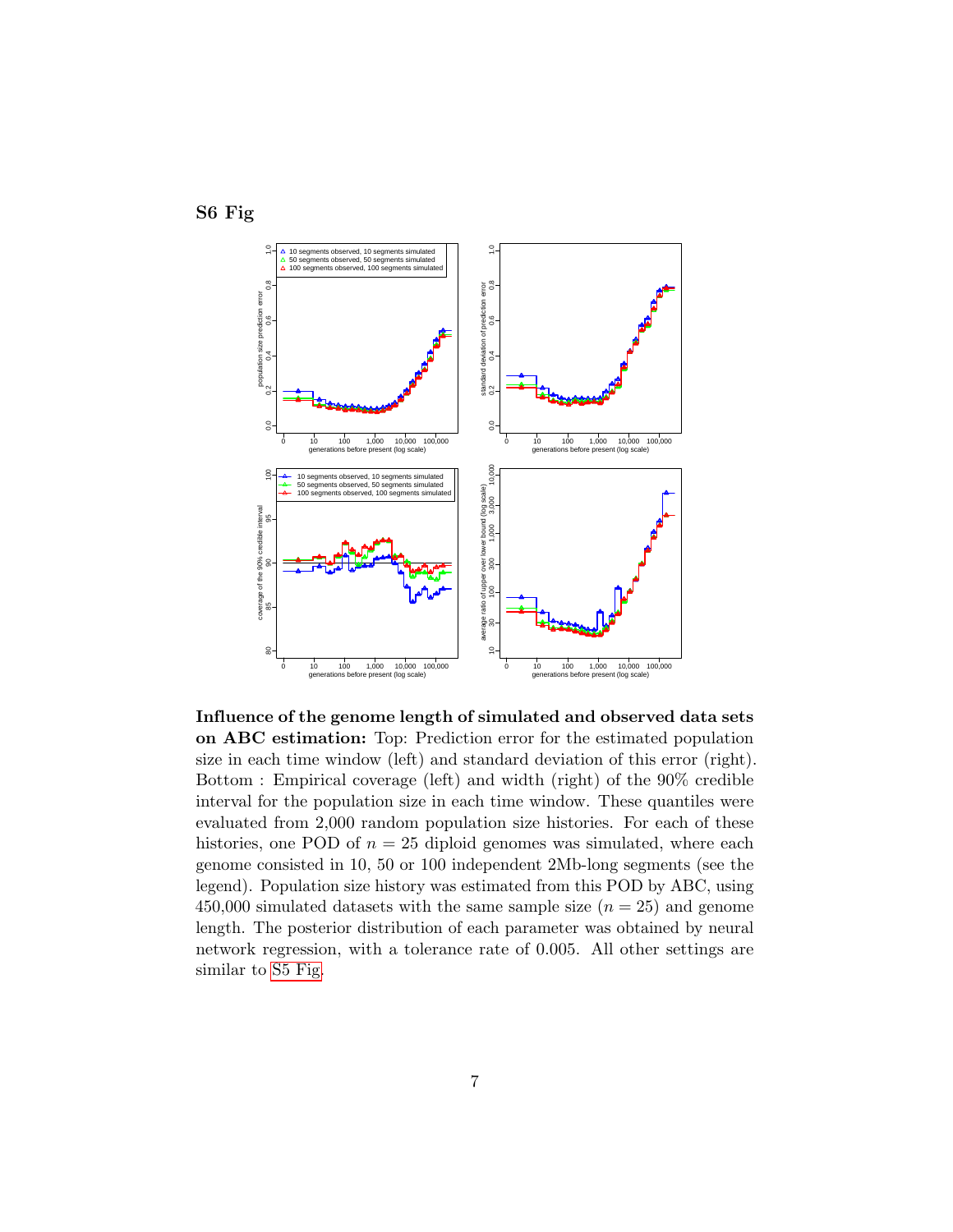



Using different genome lengths for simulated and observed data sets: Top: Prediction error for the estimated population size in each time window (left) and standard deviation of this error (right). Bottom : Empirical coverage (left) and width (right) of the 90% credible interval for the population size in each time window. These quantiles were evaluated from 2,000 random population size histories. For each of these histories, one POD of  $n = 25$  diploid genomes was simulated, where each genome consisted in 10 or 100 independent 2Mb-long segments (see the legend). Population size history was estimated from this POD by ABC, using 450,000 simulated datasets with the same sample size  $(n = 25)$  but a possibly different genome length (see the legend). The posterior distribution of each parameter was obtained by neural network regression, with a tolerance rate of 0.005. All other settings are similar to [S5 Fig.](#page-4-0)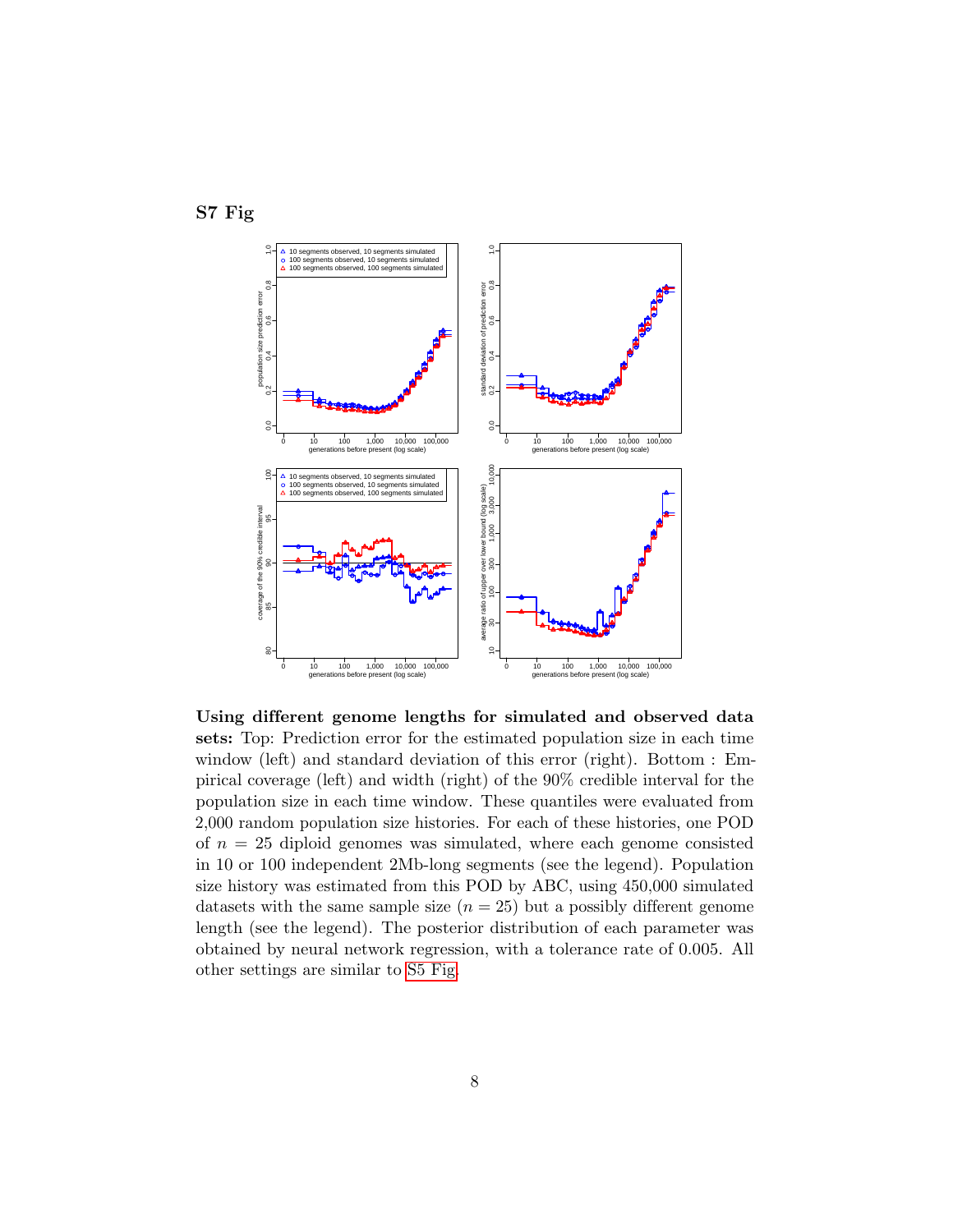



Influence of the sample size on ABC estimation: Top: Prediction error for the estimated population size in each time window (left) and standard deviation of this error (right). Bottom : Empirical coverage (left) and width (right) of the 90% credible interval for the population size in each time window. These quantiles were evaluated from 2,000 random population size histories. For each of these histories, one POD of  $n$  diploid genomes was simulated, for different values of  $n$  between 10 and 50 (see the legend). Each genome consisted in 100 independent 2Mb-long segments. Population size history was estimated from this POD by ABC, using 450,000 simulated datasets with the same sample size and genome length. All other settings are similar to [S5 Fig.](#page-4-0)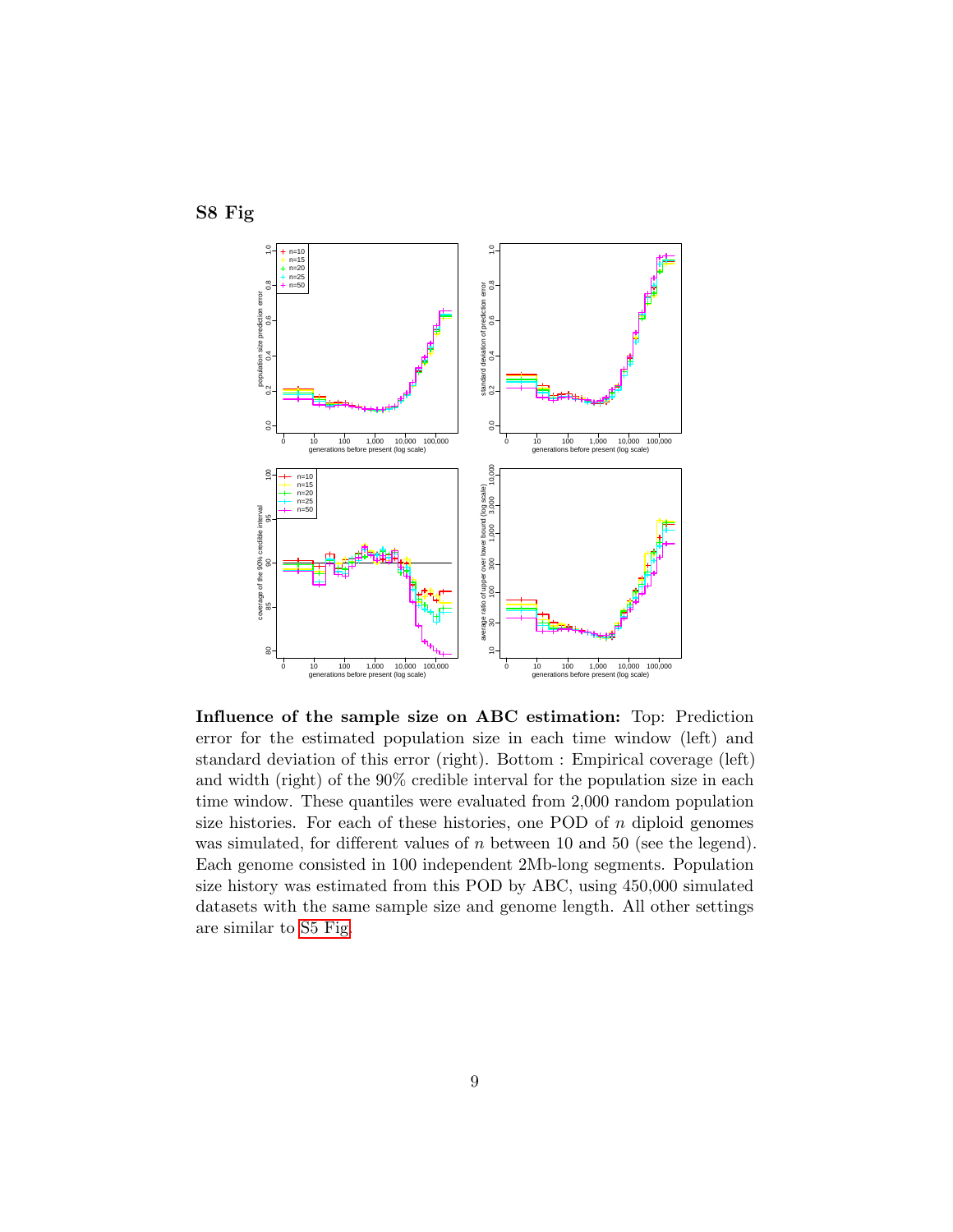

Influence of MAF threshold on ABC estimation: Top: Prediction error for the estimated population size in each time window (left) and standard deviation of this error (right). Middle : Bias for the estimated population size in each time window. Bottom : Empirical coverage (left) and width (right) of the 90% credible interval for the population size in each time

S9 Fig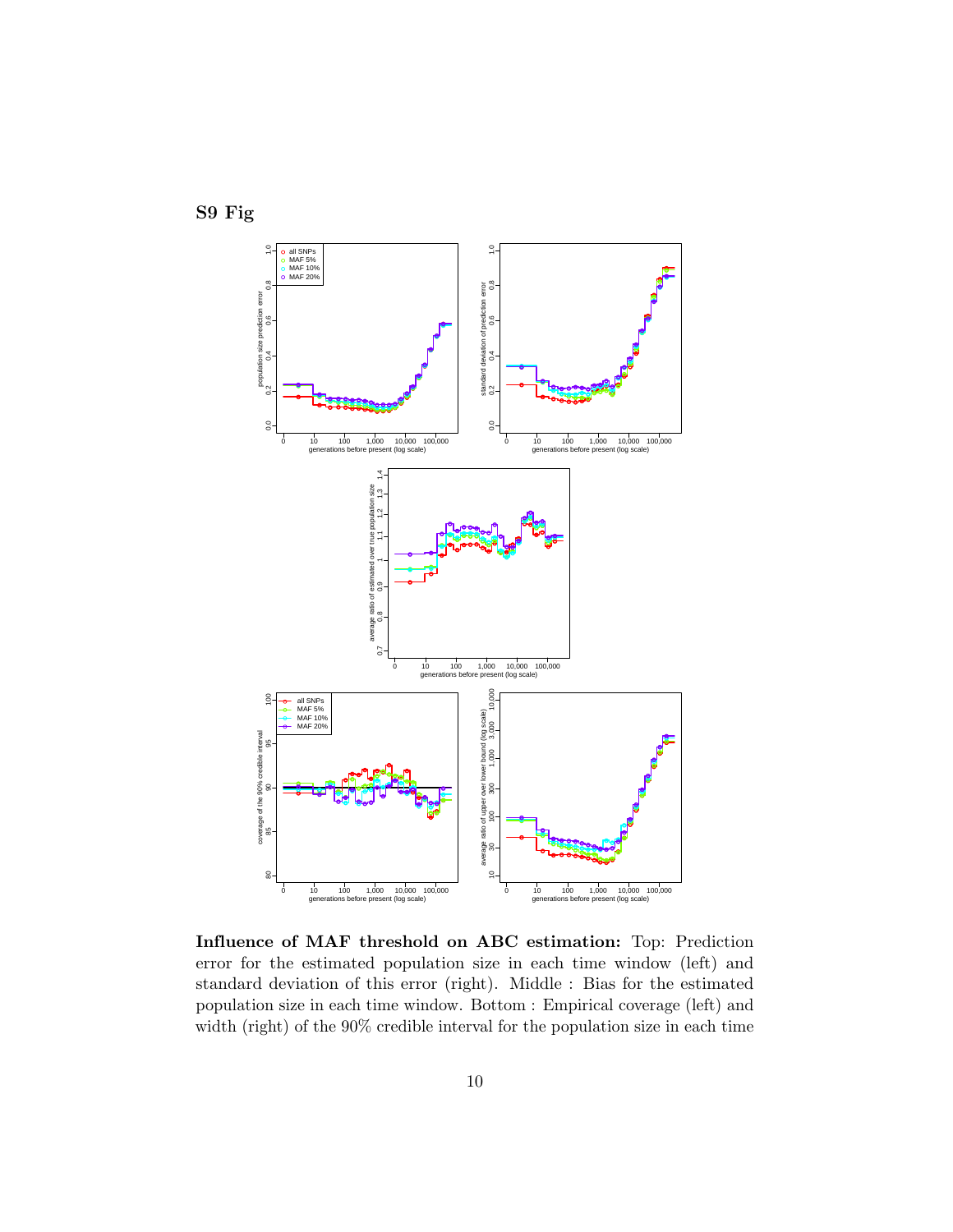window. These quantiles were evaluated from 2,000 random population size histories. For each of these histories, one POD of  $n = 25$  diploid genomes was simulated, where each genome consisted in 100 independent 2Mb-long segments. Population size history was estimated from this POD by ABC, using 450,000 simulated datasets with the same sample size and genome length. Summary statistics considered in the ABC analysis were (i) the AFS and (ii) the average zygotic LD for several distance bins. AFS statistics were computed using different MAF thresholds, LD statistics were computed from SNPs with a MAF above 20%. The posterior distribution of each parameter was obtained by neural network regression, with a tolerance rate of 0.005. Population size point estimates were obtained from the median of the posterior distribution.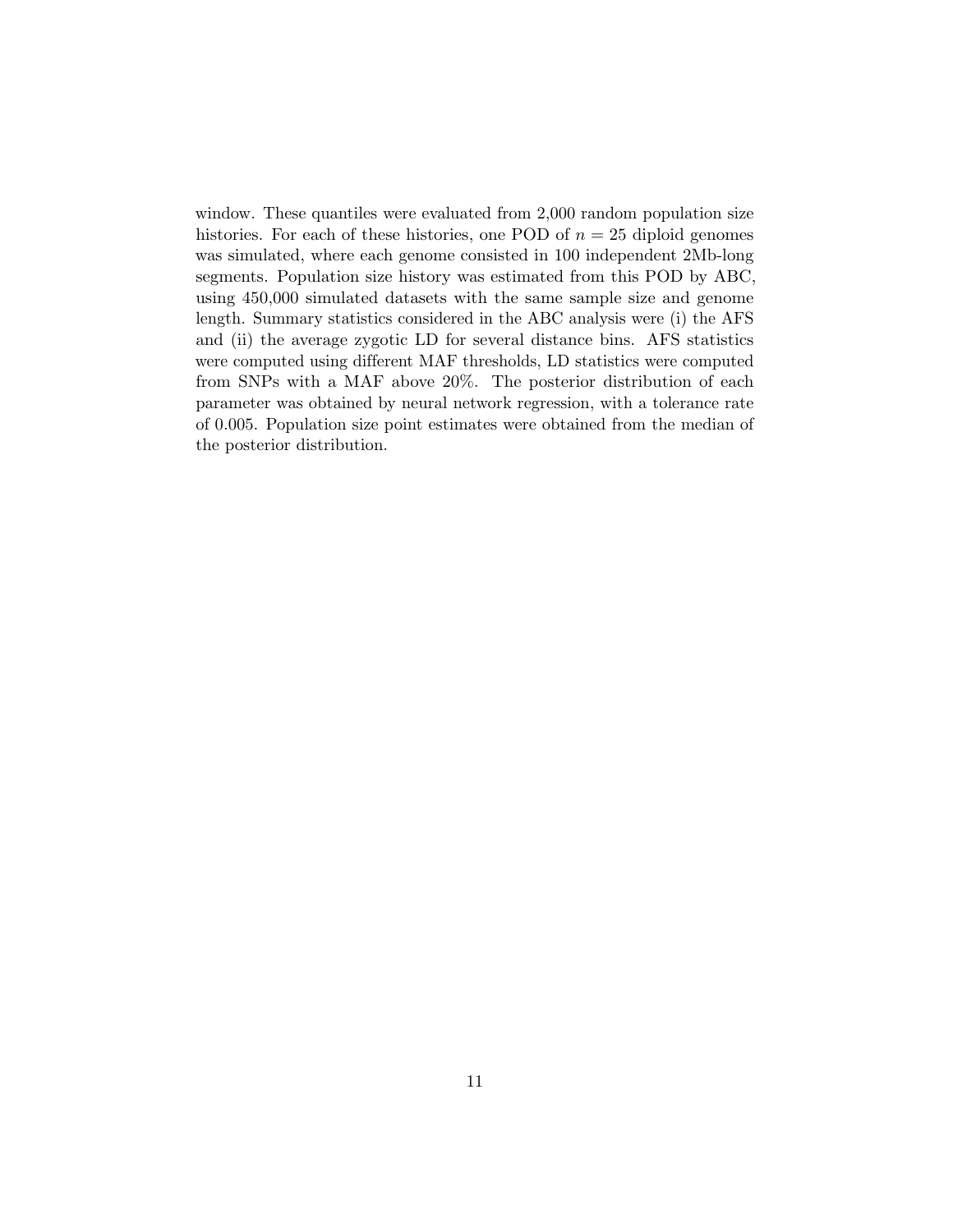

Estimation of population size history from the mode of the posterior distribution in six different simulated scenarios: All settings are similar to Figure 3, except that population size point estimates were obtained from the mode of the posterior distribution.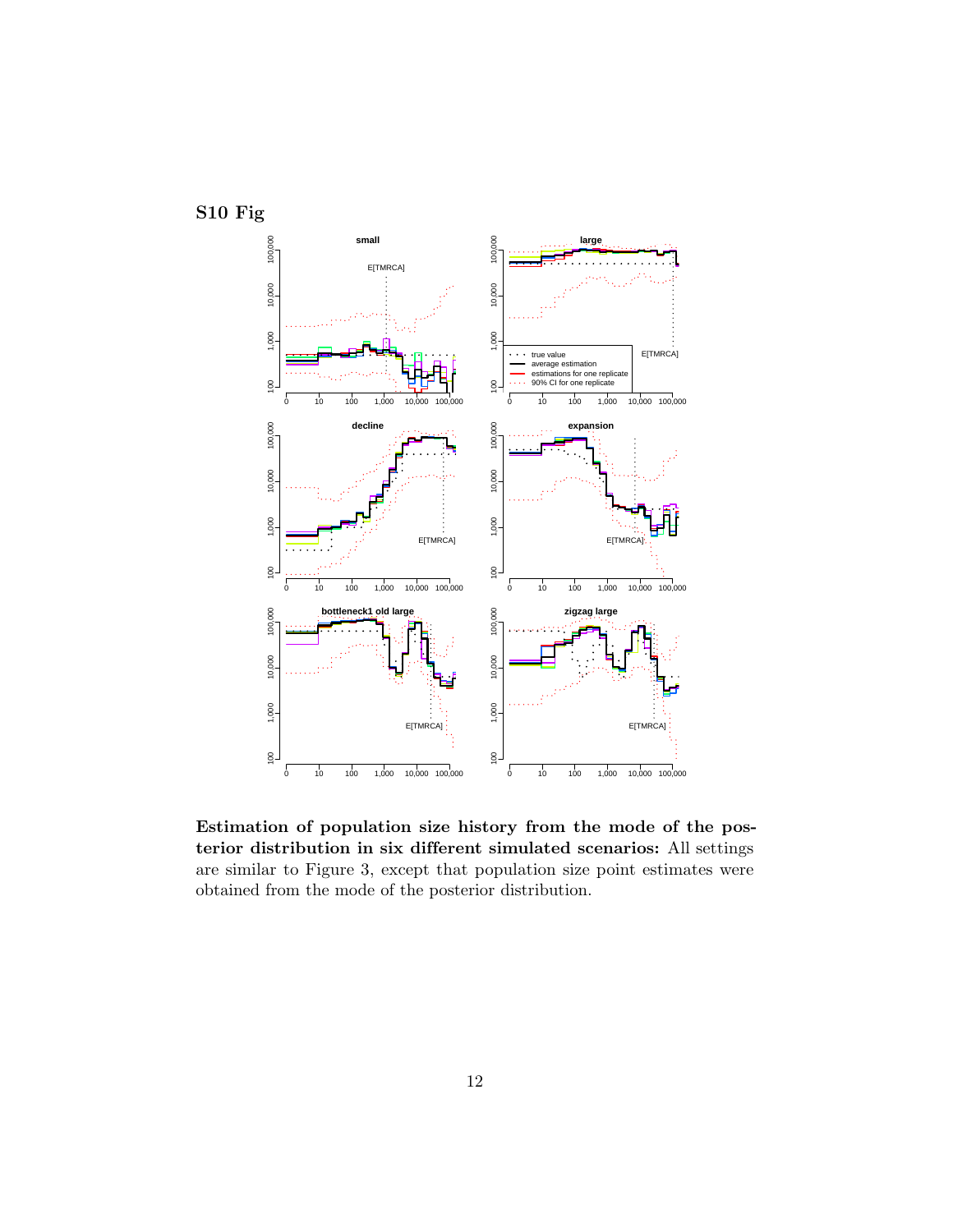

S11 Fig

Estimation of population size history in the zigzag scenario and five related scenarios: a scenario where all population sizes are divided by ten compared to the original zigzag ("zigzag small", top right), a scenario where only the recent bottleneck of the original zigzag is simulated ("bottleneck1 recent large", middle left), a scenario corresponding to the history wrongly inferred by ABC based on data from the "bottleneck1 recent large" scenario (middle right), and two scenarios where only the recent (bottom left) or the old (bottom right) bottleneck of the "zigzag small" are simulated. All settings are similar to Fig. 3.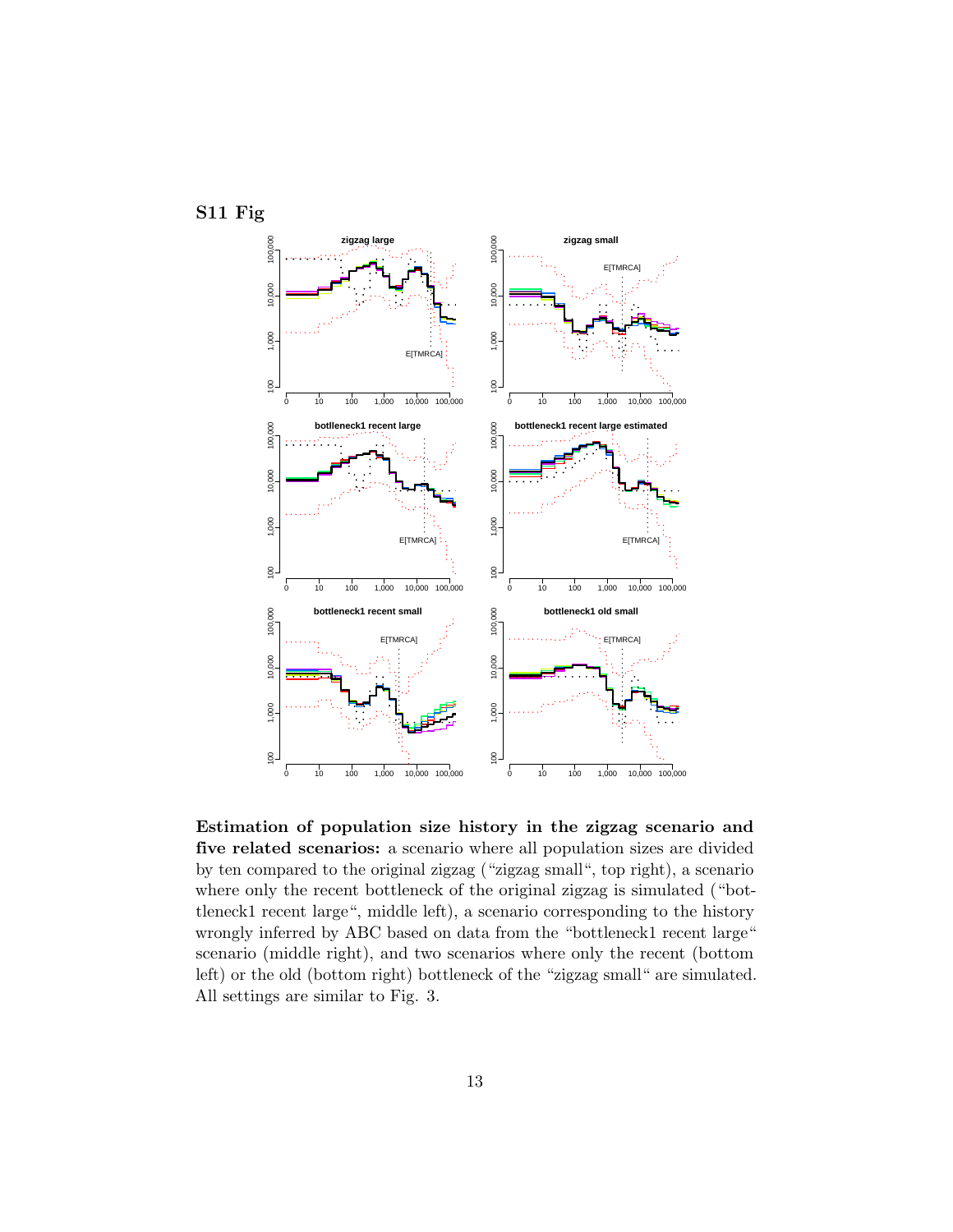



Observed and best simulated summary statistics in the "bottleneck1 recent large" scenario: For one of the five PODs analyzed in this scenario, observed AFS (left) and LD (right) statistics are shown by green full circles. The average value of these statistics over the five best simulated data sets, i.e. the five simulated data sets leading to the smallest distance between observed and simulated statistics, are shown by blue crosses. The variation of these statistics over the five best simulated data sets is also indicated by blue dotted lines, which correspond to the average value plus (or minus) twice the standard deviation of each statistic.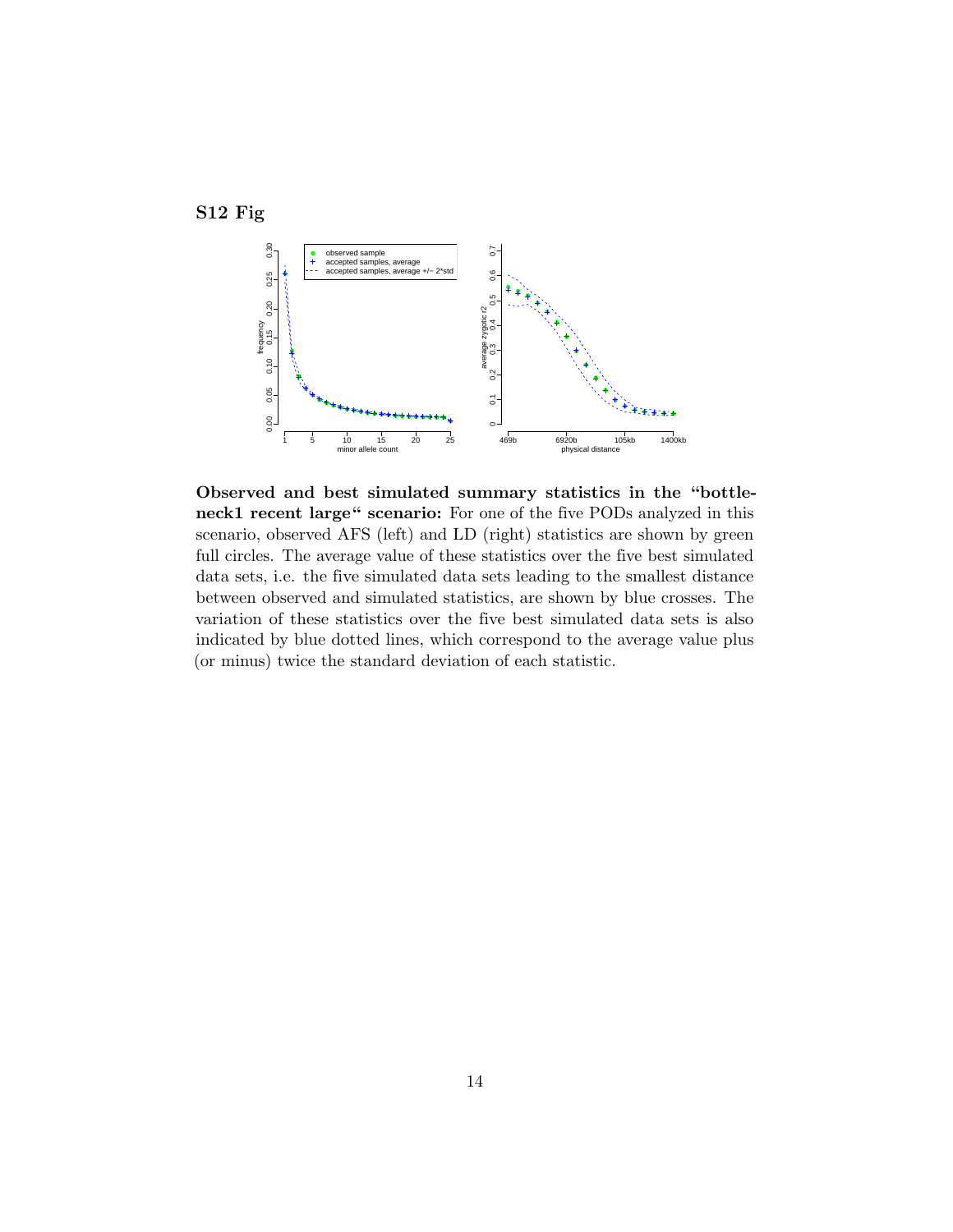

Estimation of population size history in four scenarios including a bottlenck followed by a population decline: Population size varied between 60,000 and 6,000 individuals in the top panels, and between 6,000 and 600 individuals in the bottom panels. Population size changes occurred between 2,300 and 50 generations BP in the left panels, and between 34,000 and 900 generations BP in the right panels. All settings are similar to Fig. 3.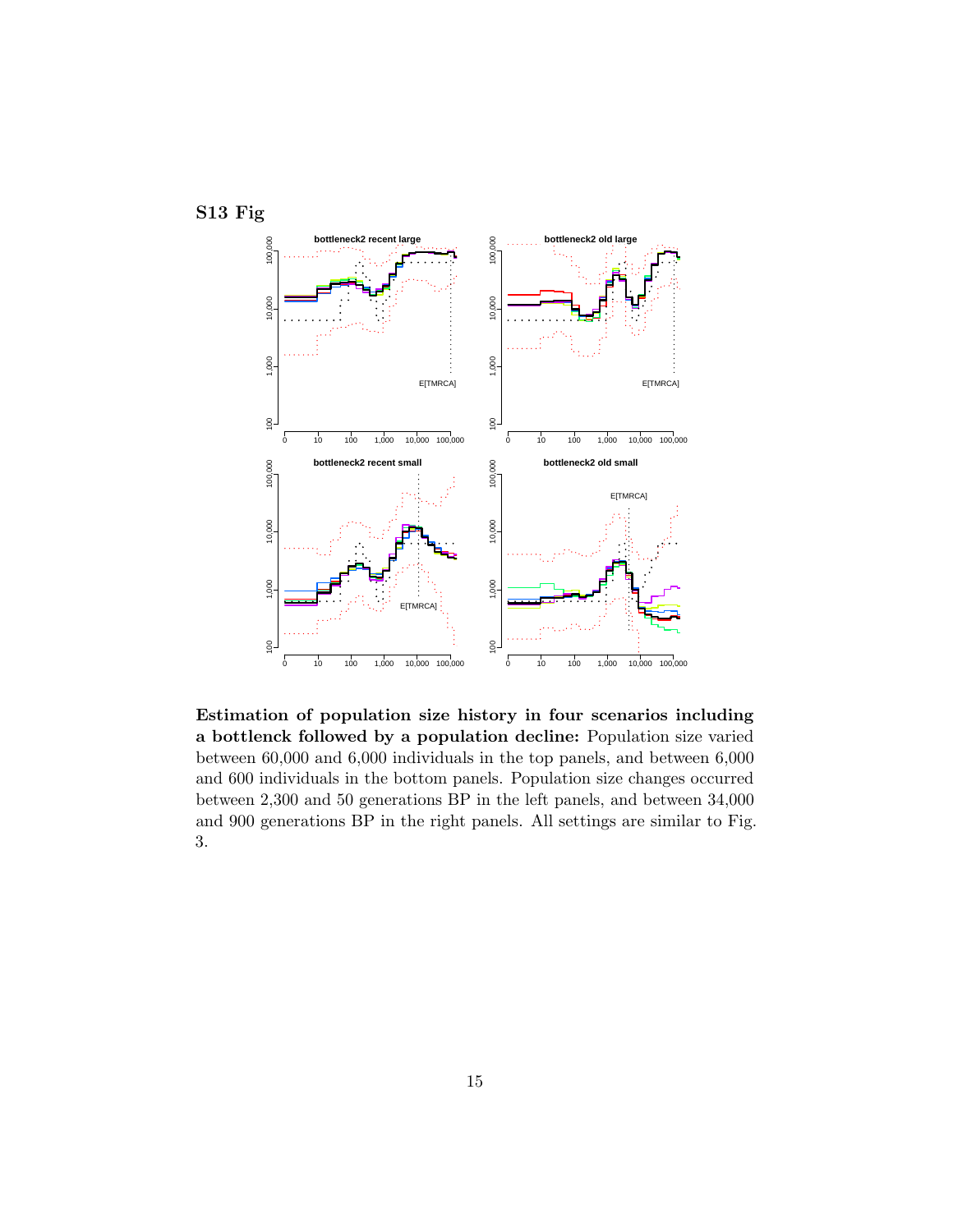

Estimation of population size history in the decline scenario and five related scenarios: a sudden (rather than continuous) decline from 40,000 to 300 individuals occurring 200 generations BP (top right), a sudden decline from 40,000 to 300 individuals occurring 1,000 generations BP (middle left), the same sudden decline followed by an expansion to 5,000 individuals occurring 580 generations BP (middle right) or an expansion to 1,000 individuals occurring 140 generations BP (bottom left), and a scenario similar to the continuous decline (top left) but including a sudden decline to 100 individuals between 230 and 140 generations BP, followed by an expansion to 1,000 individuals (bottom right). All settings are similar to Fig. 3.

<span id="page-15-0"></span>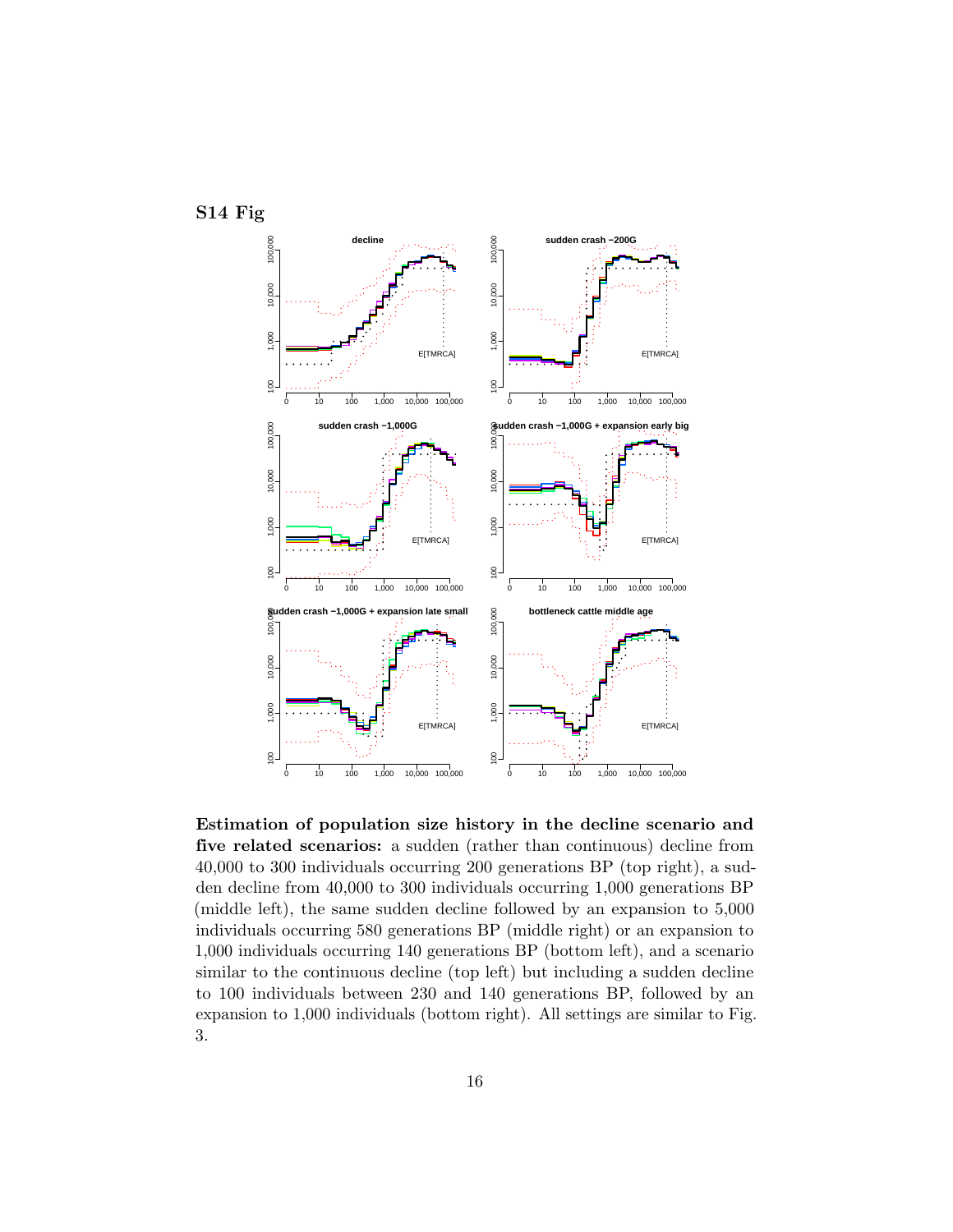<span id="page-16-0"></span>

Estimation of past effective population size using MSMC with four haplotypes in six different simulated scenarios: For each scenario, the five PODs considered for MSMC estimation were the same as in Fig. 3. The expected TMRCA shown here is also the same as in Fig. 3, it corresponds to samples of 50 haploid sequences.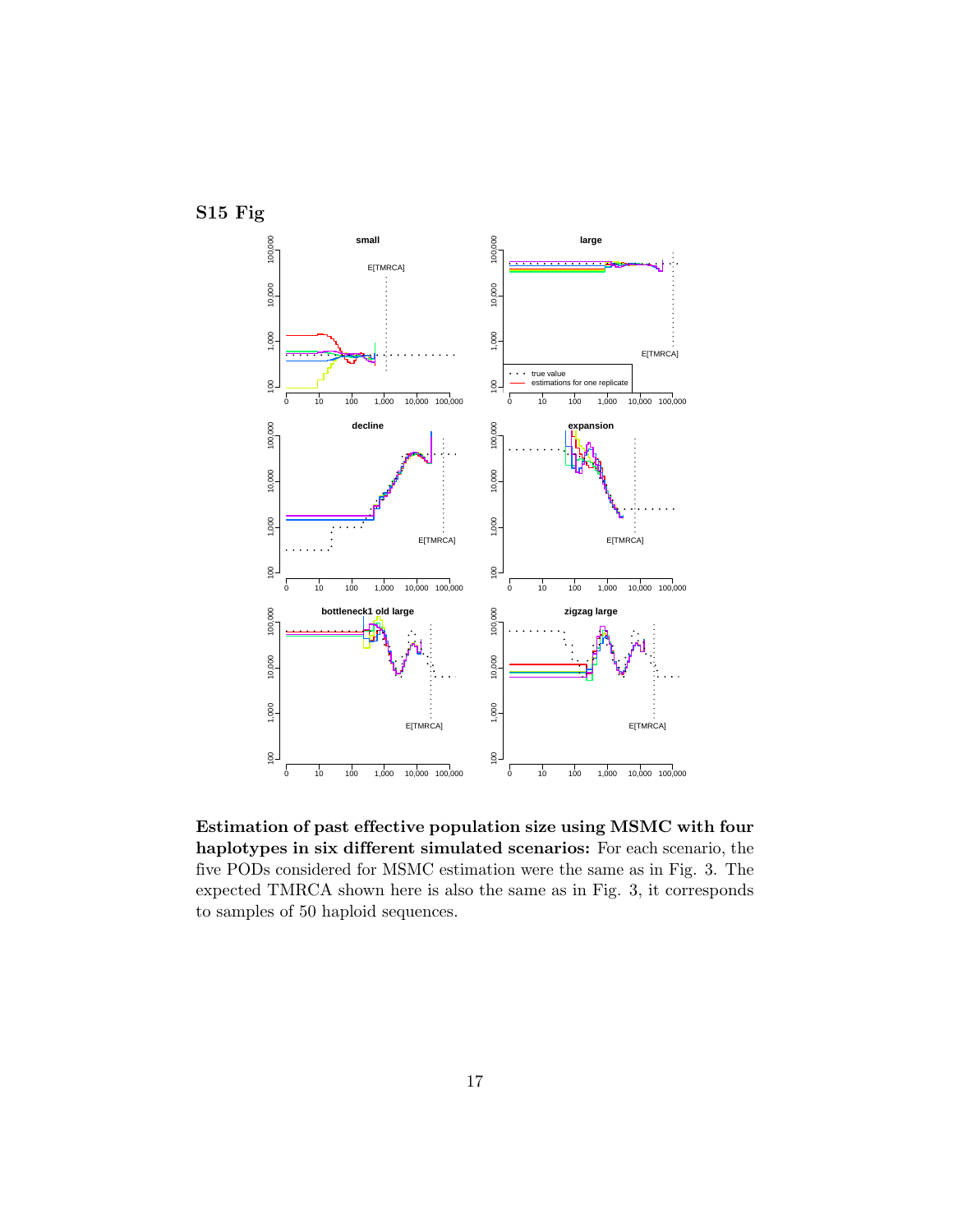

Estimation of past effective population size using MSMC with eight haplotypes in six different simulated scenarios: For each scenario, the five PODs considered for MSMC estimation were the same as in Fig. 3. The expected TMRCA shown here is also the same as in Fig. 3, it corresponds to samples of 50 haploid sequences.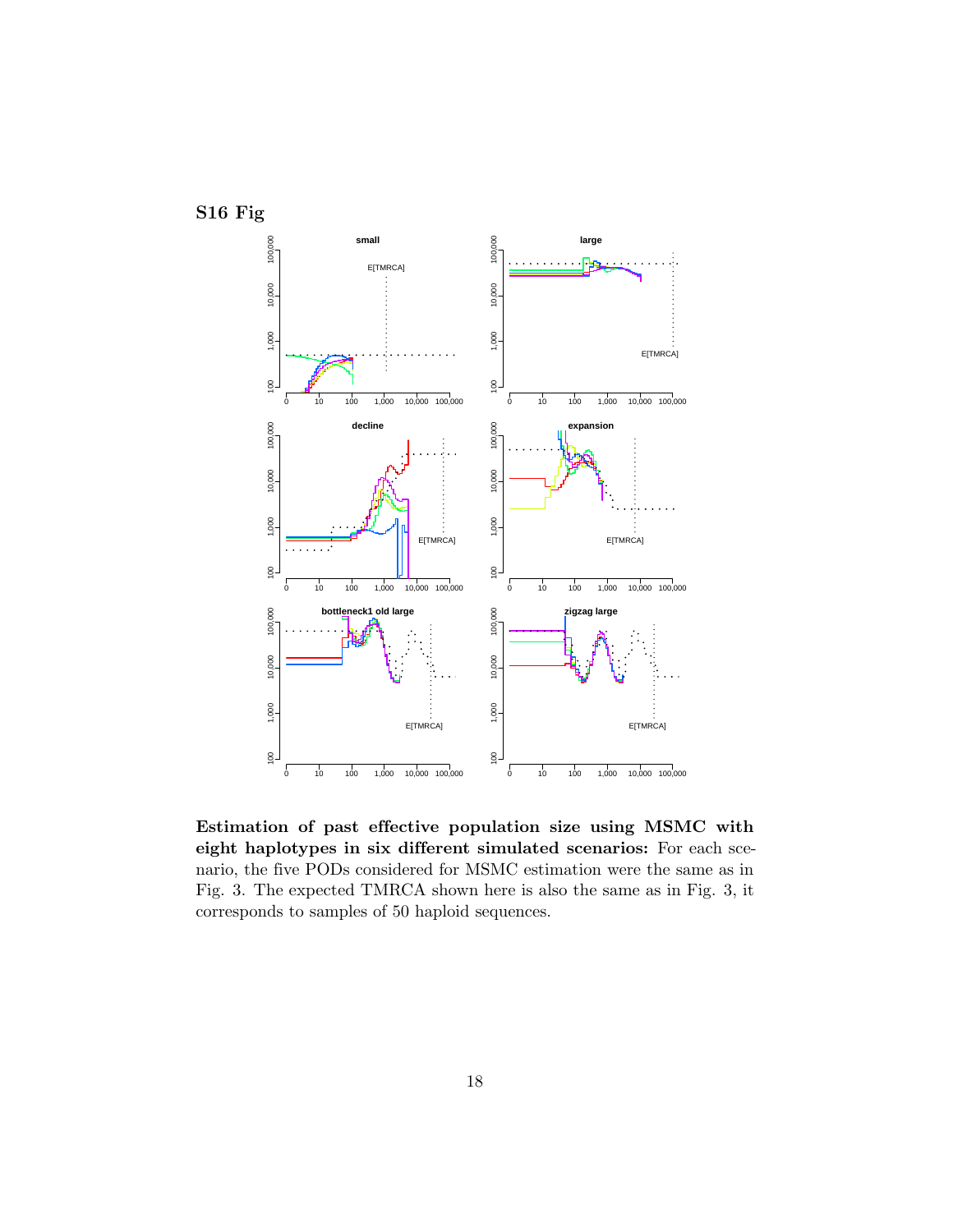

Estimation of past effective population size using MSMC with four haplotypes in the decline scenario and five related scenarios: For each scenario, the five PODs considered for MSMC estimation were the same as in [S14 Fig.](#page-15-0) The expected TMRCA shown here is also the same as in [S14](#page-15-0) [Fig,](#page-15-0) it corresponds to samples of 50 haploid sequences.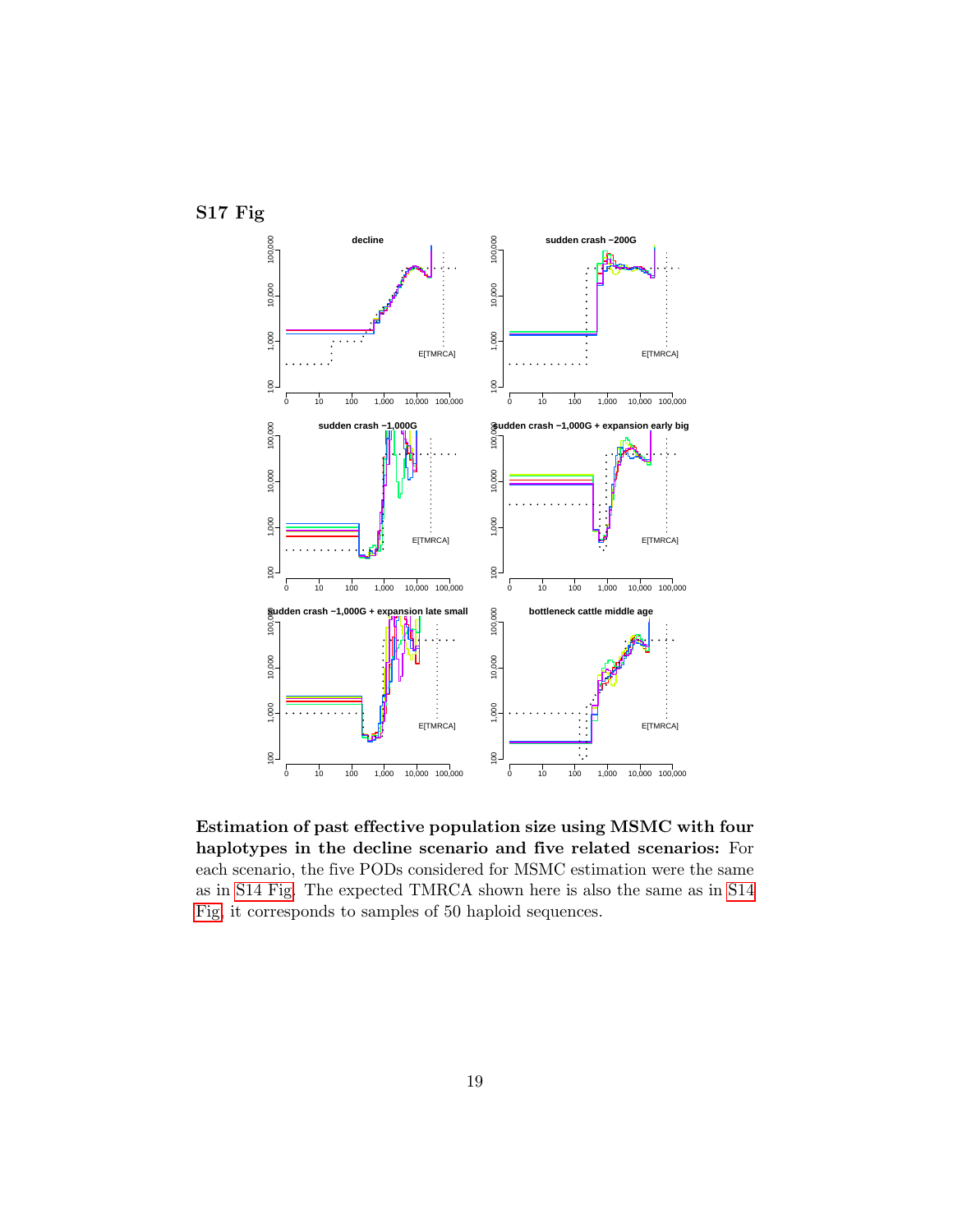

Estimation of past effective population size using MSMC with eight haplotypes in the decline scenario and five related scenarios: For each scenario, the five PODs considered for MSMC estimation were the same as in [S14 Fig.](#page-15-0) The expected TMRCA shown here is also the same as in [S14 Fig,](#page-15-0) it corresponds to samples of 50 haploid sequences.

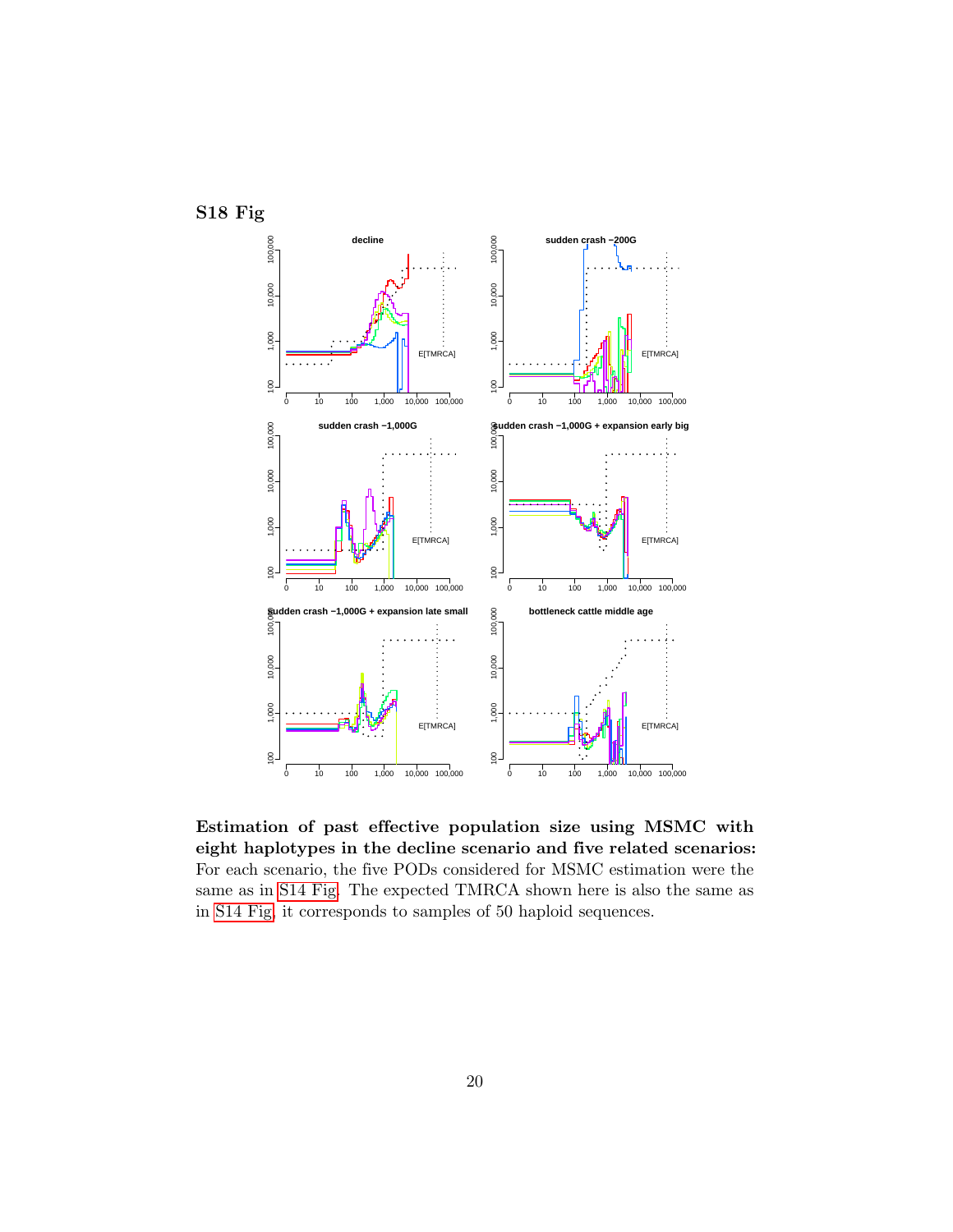

Influence of phasing errors on MSMC estimation: Estimation of past effective population size using MSMC with four haplotypes in the "small" scenario (top), the "decline" scenario (middle) and the "expansion" scenario (bottom). MSMC analyzes were run from perfectly phased data, phased data with 1 or 10 switch errors per Mb and diploid individual, or unphased data (i.e. two unphased diploid individuals). All other settings are similar to [S15](#page-16-0) [Fig.](#page-16-0)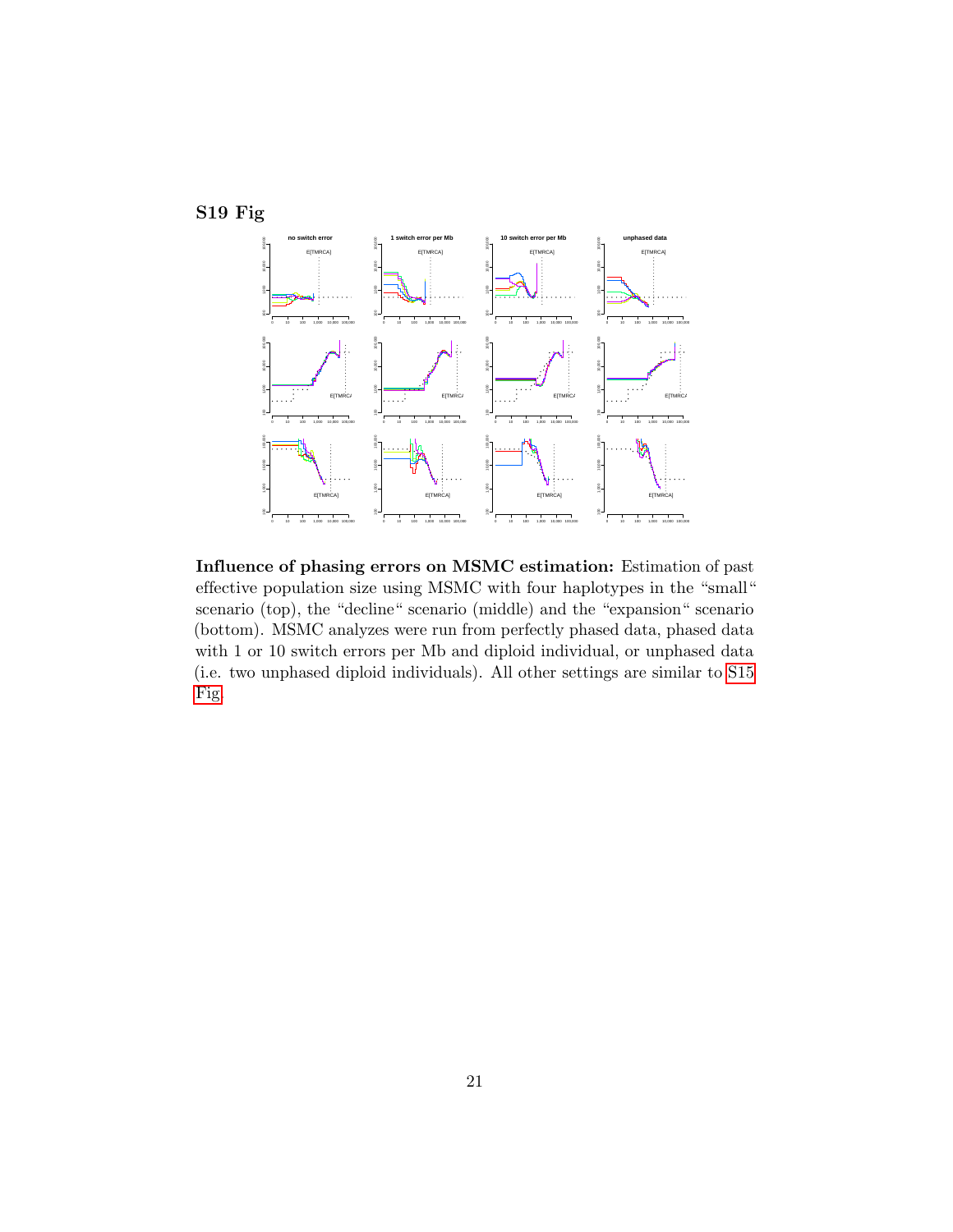



Comparison of summary statistics obtained from NGS and genotyping data: polymorphic site AFS, i.e. without the overall proportion of SNPs (left), average gametic LD (middle) and average zygotic LD (right). These statistics were computed from 12 Holstein animals for which both NGS data and genotyping data were available, using only SNP positions from the 800K chip (even for the NGS data statistics). No MAF threshold was used.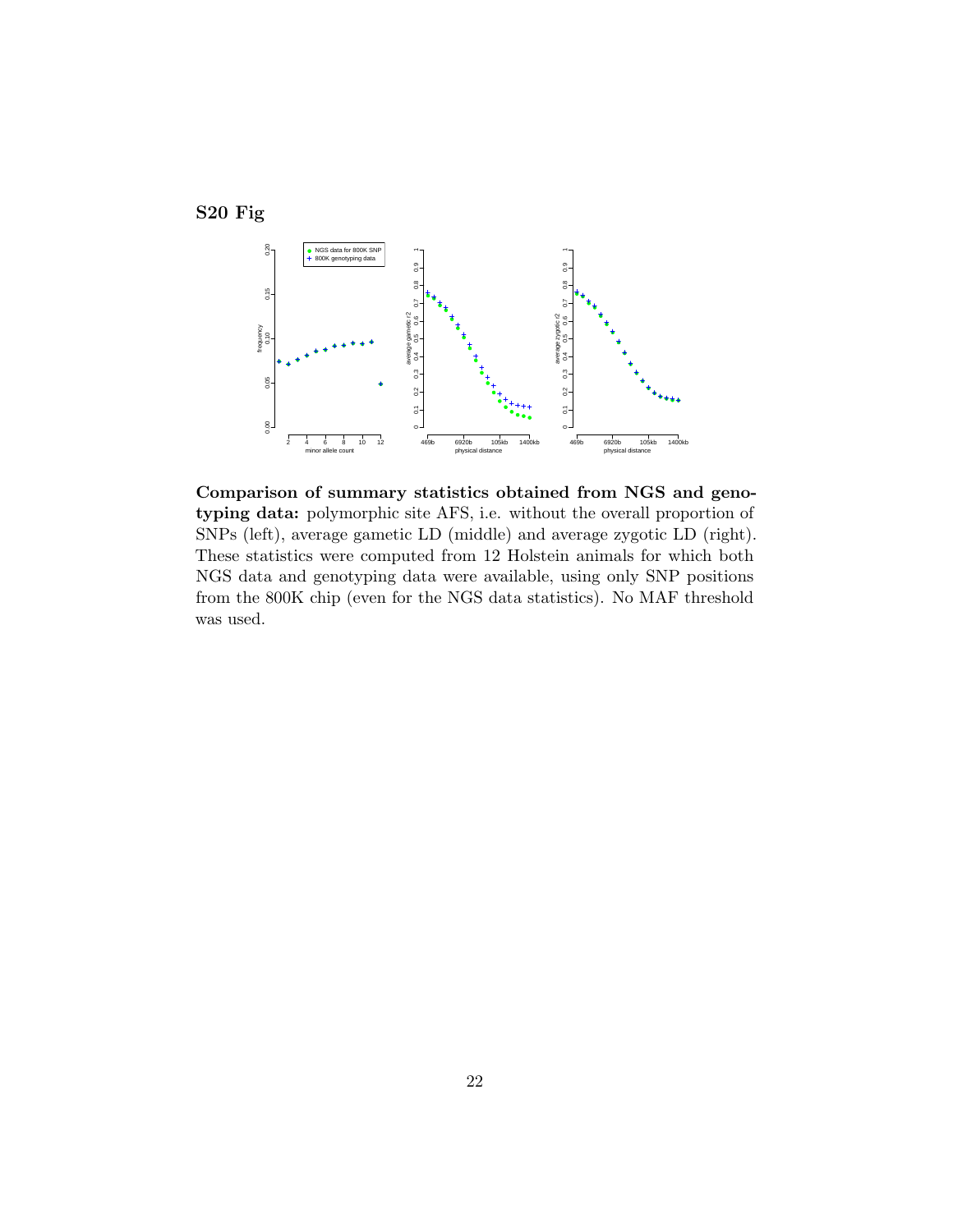

False positive and false negative rates of SNP detection in the 1,000 bull genome project: Error rates were computed from 12 Holstein animals for which both NGS data and genotyping data were available. False positive SNPs were positions that were found polymorphic in the NGS data but not in the 800K data. Their minor allele count in the NGS data was called the wrong minor allele count. False negative SNPs were positions that were found polymorphic in the 800K data but not in the NGS data. Their minor allele count in the 800K data was called the true minor allele count.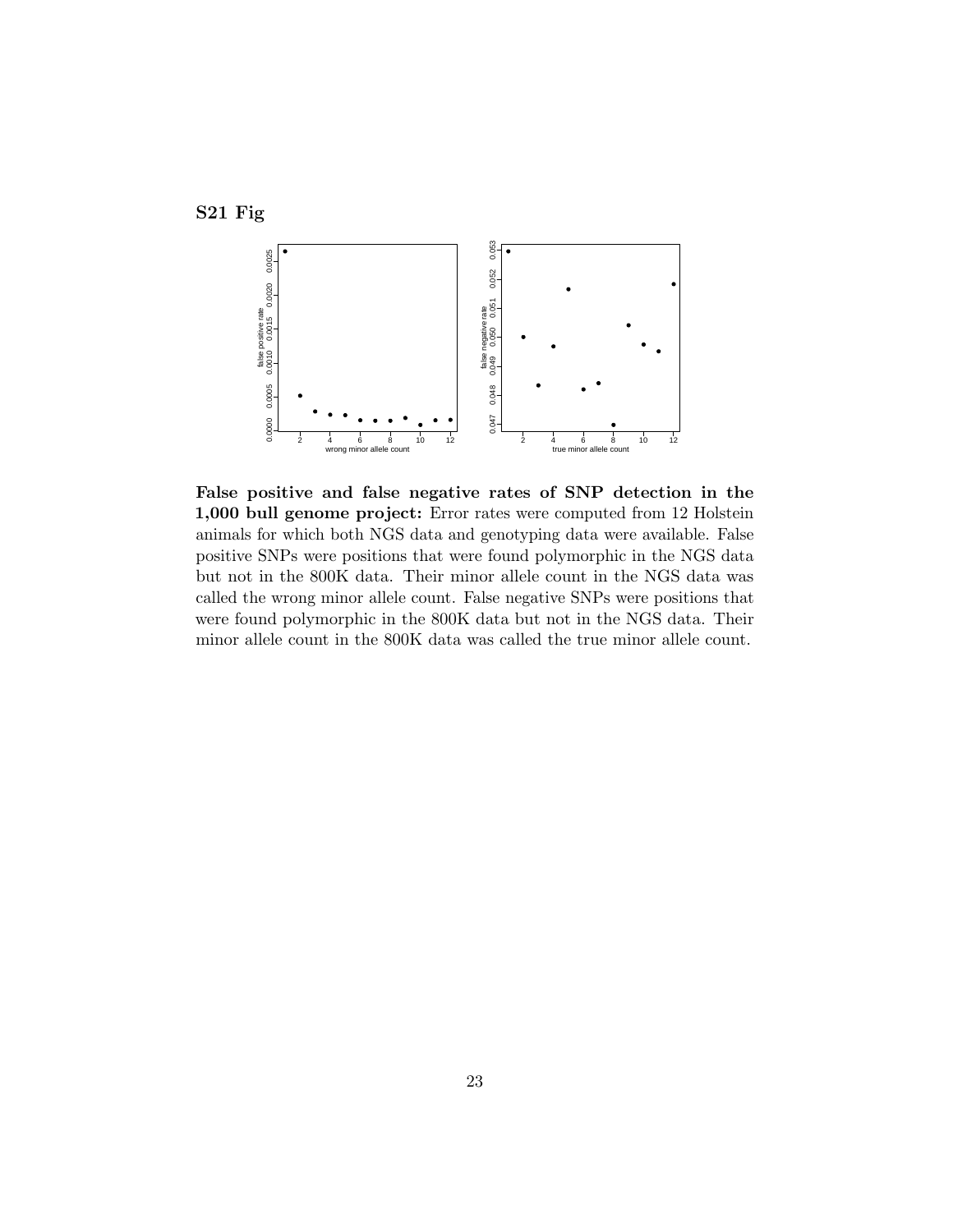

Estimation of population size history using ABC without rare SNPs in five different simulated scenarios: All settings are similar to Figure 3, except that AFS statistics were computed only from SNPs with a MAF above 20%.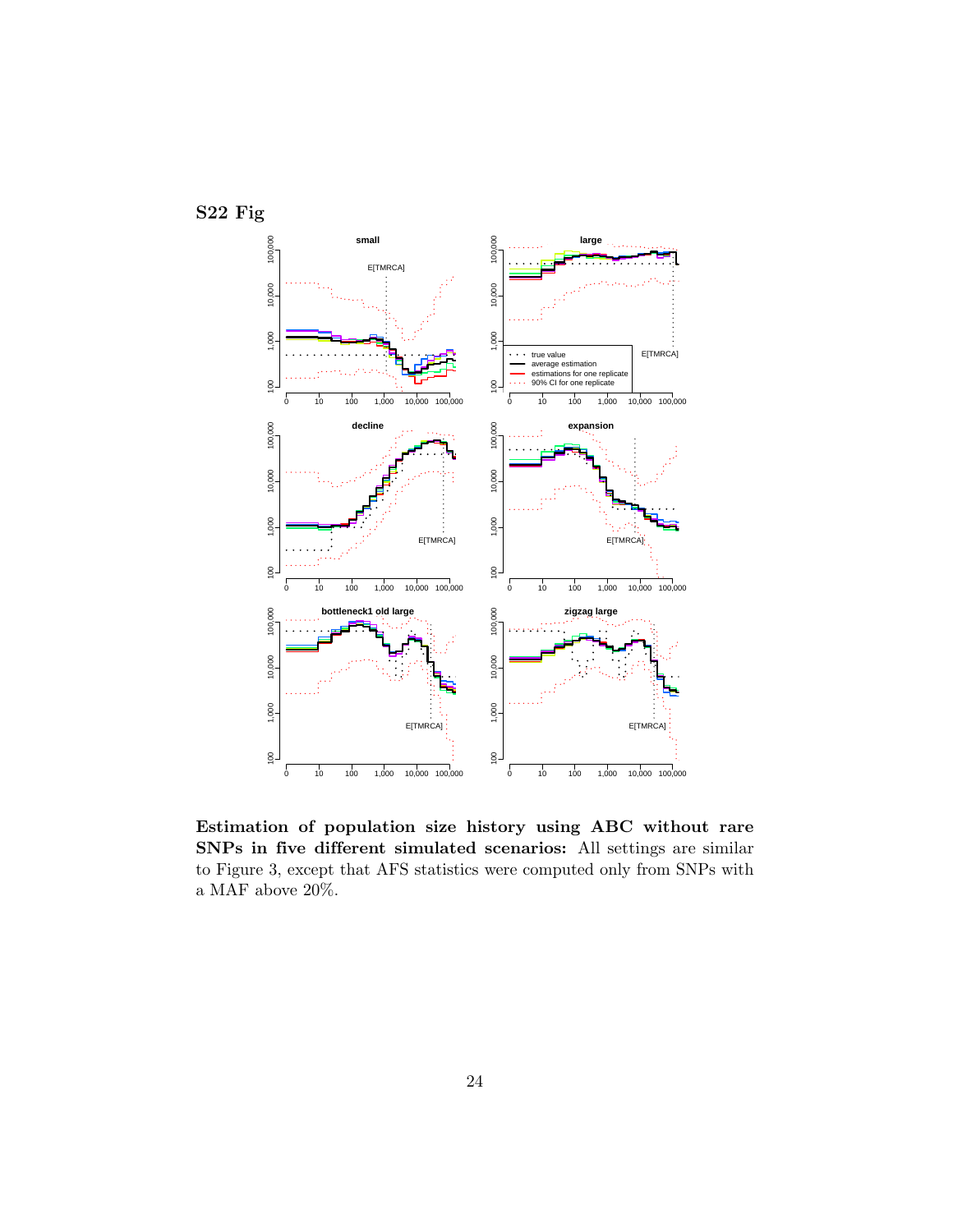



Ninety percent credible intervals of estimated population size history in four cattle breeds: Holstein (top left), Angus (top right), Fleckvieh (bottom left) and Jersey (bottom right). Parameter settings are the same as in Figure 6.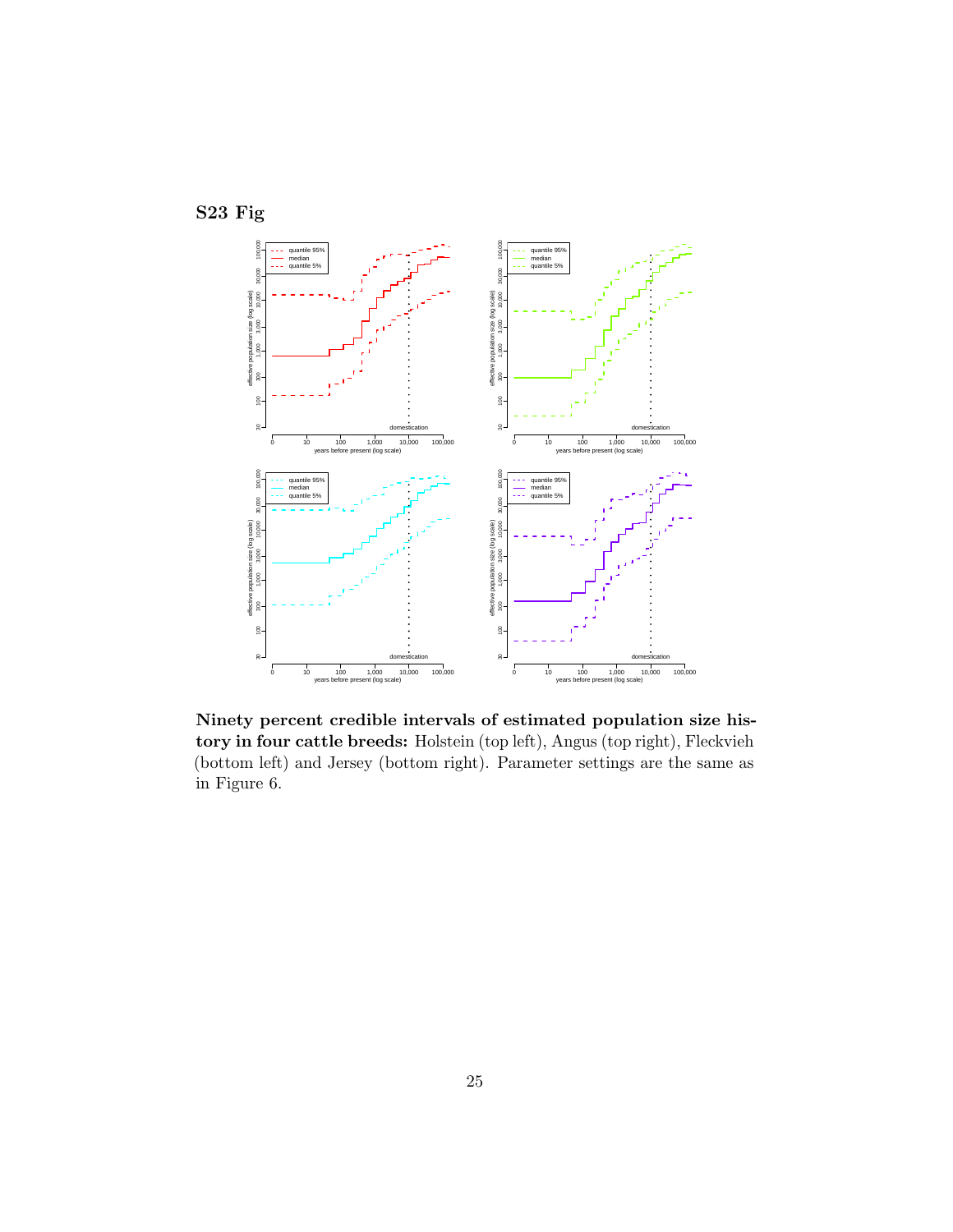

Predictive posterior check of the population size history estimated in the Holstein cattle breed (Figure  $6$ ): Ten thousand genomic samples were simulated under population size histories that were sampled from the posterior distribution estimated in Figure 6. Four combinations of summary statistics were computed from each sample: AFS and LD statistics (top left), AFS statistics alone (top right), LD statistics alone (bottom left) and IBS statistics (bottom right, see the Methods for a detailed description of these statistics). For each of these combinations, a principal component analysis (PCA) of the 10,000 simulated samples was performed: the projection of all samples on the two first dimensions of this PCA are plotted in black. The vector of summary statistics observed in Holstein was then projected on the same hyperplan. It always fell within the cloud of simulated summary statistics, which shows that the estimated history is able to reproduce summary statistics that are indeed similar to the observed ones. Interestingly, this also holds for IBS statistics, which were not used for the estimation. Results are shown for the Holstein breed but they were similar for the other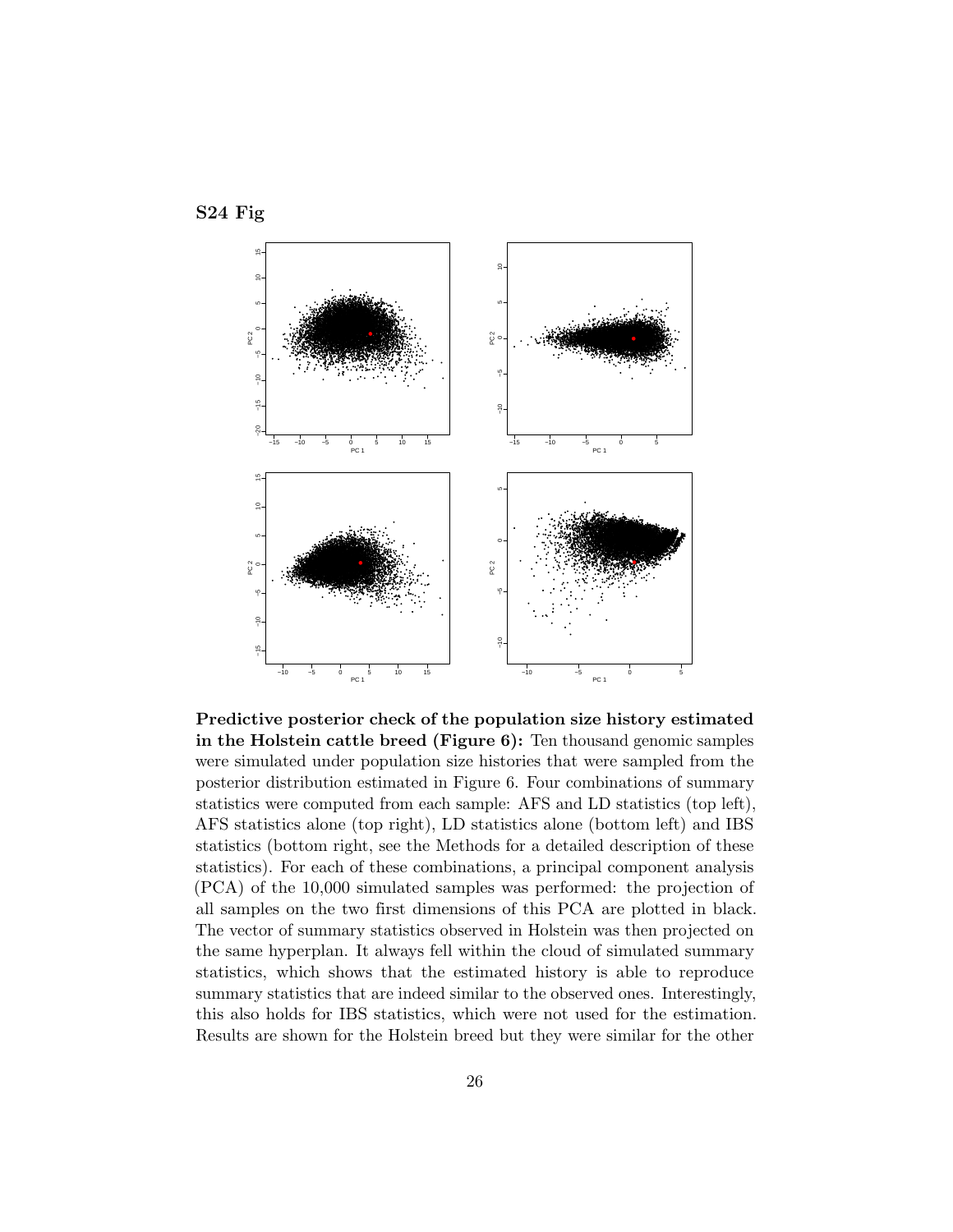breeds.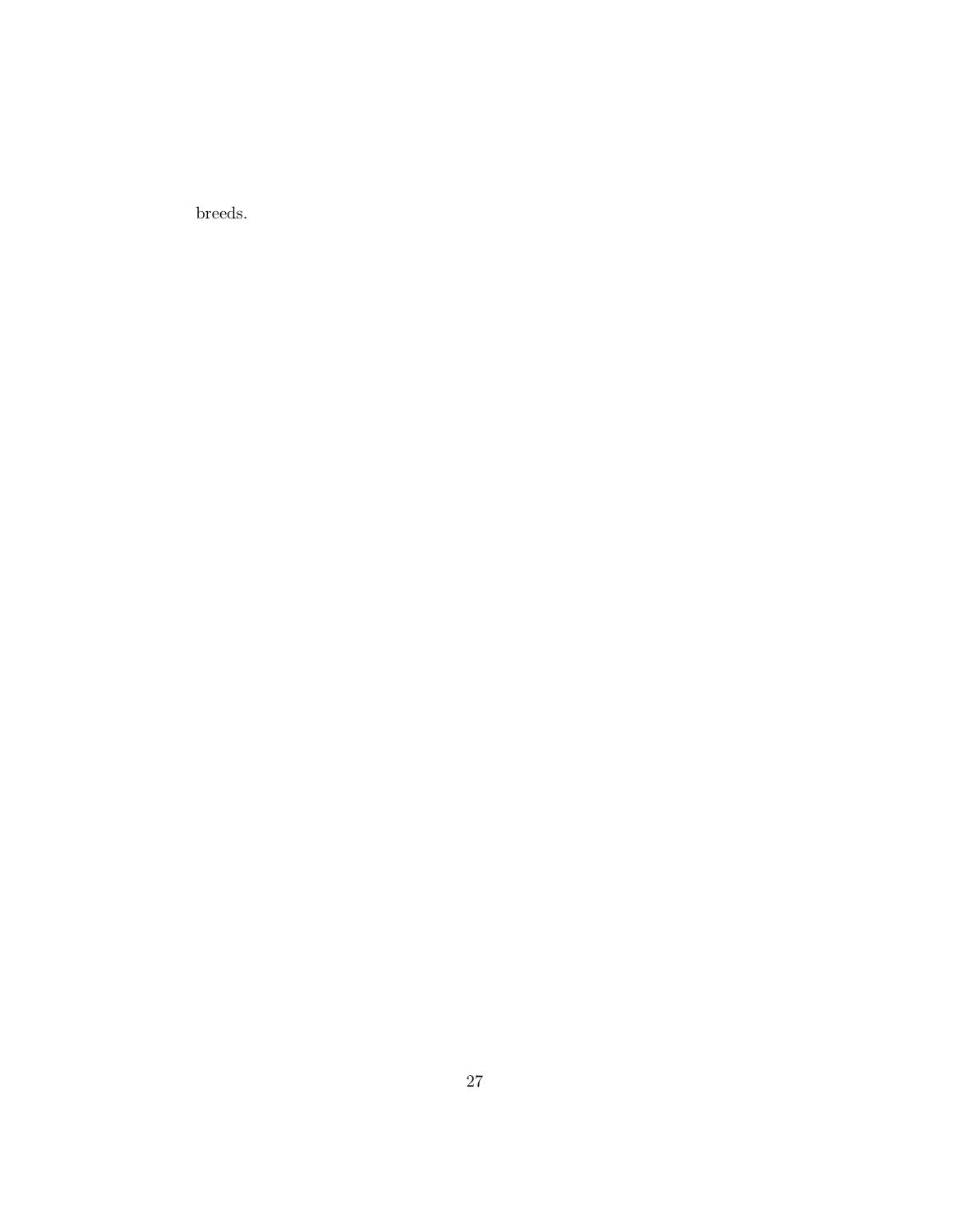



Observed and best simulated summary statistics in the Holstein cattle breed: Observed AFS (left) and LD (right) statistics are shown by green full circles. The average value of these statistics over the five best simulated data sets, i.e. the five simulated data sets leading to the smallest distance between observed and simulated statistics, are shown by blue crosses. The variation of these statistics over the five best simulated data sets is also indicated by blue dotted lines, which correspond to the average value plus (or minus) twice the standard deviation of each statistic.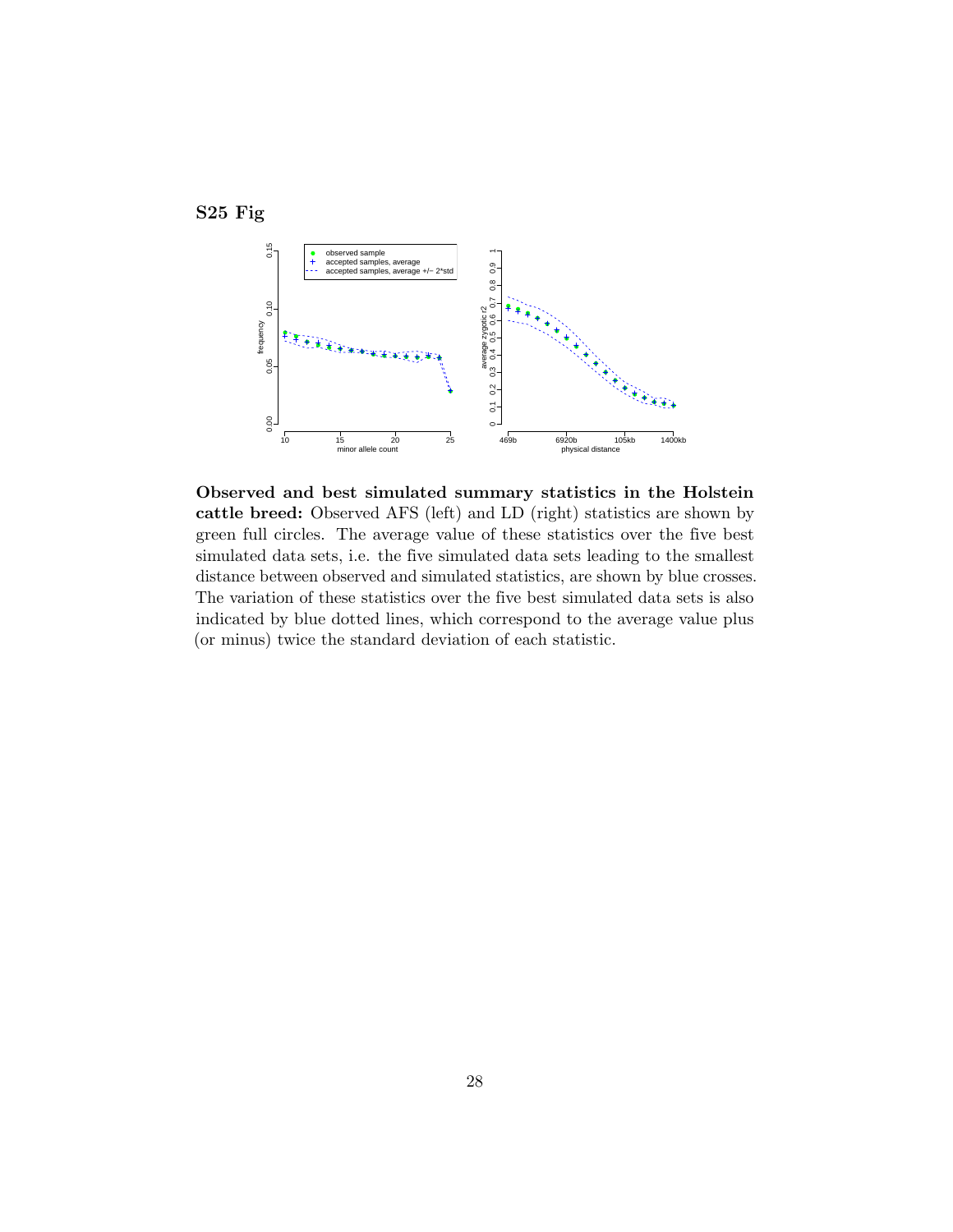

S26 Fig

Influence of population size changes on LD statistics: LD statistics for several scenarios inplying a sudden expansion from 500 to 50,000 individuals (left) or a sudden decline from 50,000 to 500 individuals (right). Several expansion or decline times were considered, as well as two scenarios with a constant population size of 500 or 50,000 individuals (see the legend). For each scenario, LD statistics were averaged over 20 PODs including 25 diploid genomes and 100 2Mb-long regions. In contrast with expansion scenarios, some decline scenarios lead to even larger LD statistics than those obtained for a constant small population. Indeed, as these declines are very old compared to the expected TMRCA of a population of 500 individuals, their main effect is to increase, at some loci, the time during which the sample has only two ancestral lineages. Because this increase is very large (backward in time, population size, and thus expected coalescence time, are suddenly multiplied by 100), mutations occuring in this part of the coalescence tree eventually represent a large proportion of all oberved polymorphic sites. Besides, for two linked loci with similar topologies of the coalescence tree, mutations occuring in this part of the tree lead to very high  $r^2$  values, up to 1 if the topologies are exactly the same.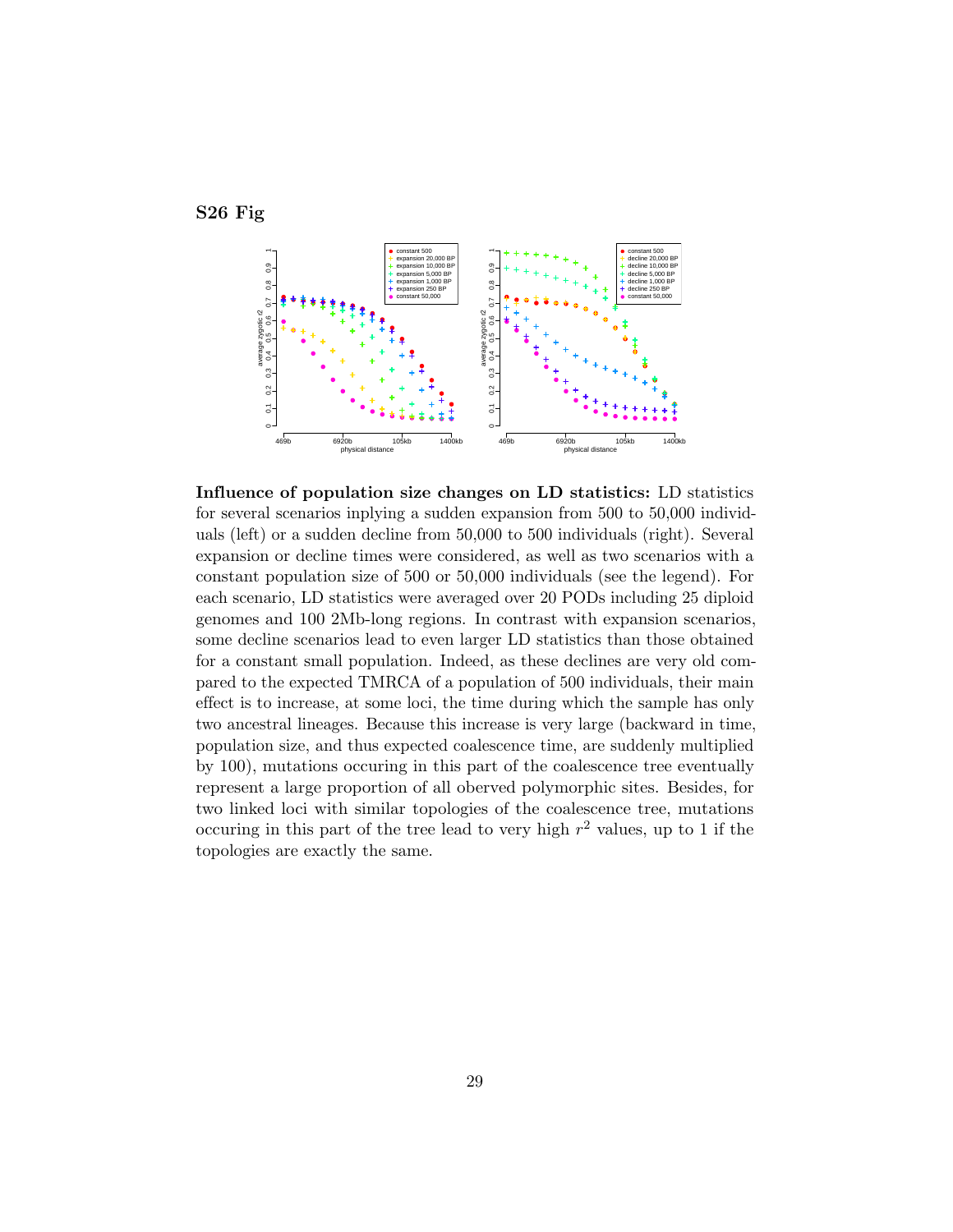

Accuracy of ABC and relative importance of LD and AFS in different families of scenarios: Prediction error for the estimated population size in each time window, focusing on scenarios with a population size below 1,000 (top left), above 10,000 (top right), below 1,000 in the last 200 generations and above 10,000 for times more ancient than 13,000 generations BP (bottom left) or above 10,000 in the last 200 generations and below 1,000 for times more ancient than 13,000 generations BP (bottom left). For the two latter scenarios, the time window where population size goes from above 10,000 to below 1,000 (or vice versa) is delimited by vertical dotted lines. For each scenario category, PE were evaluated from 2,000 random histories. Summary statistics considered in the ABC analysis were either the AFS statistics alone, the LD statistics alone or the AFS and LD statistics together (see the legend). All other settings are similar to Fig. 2.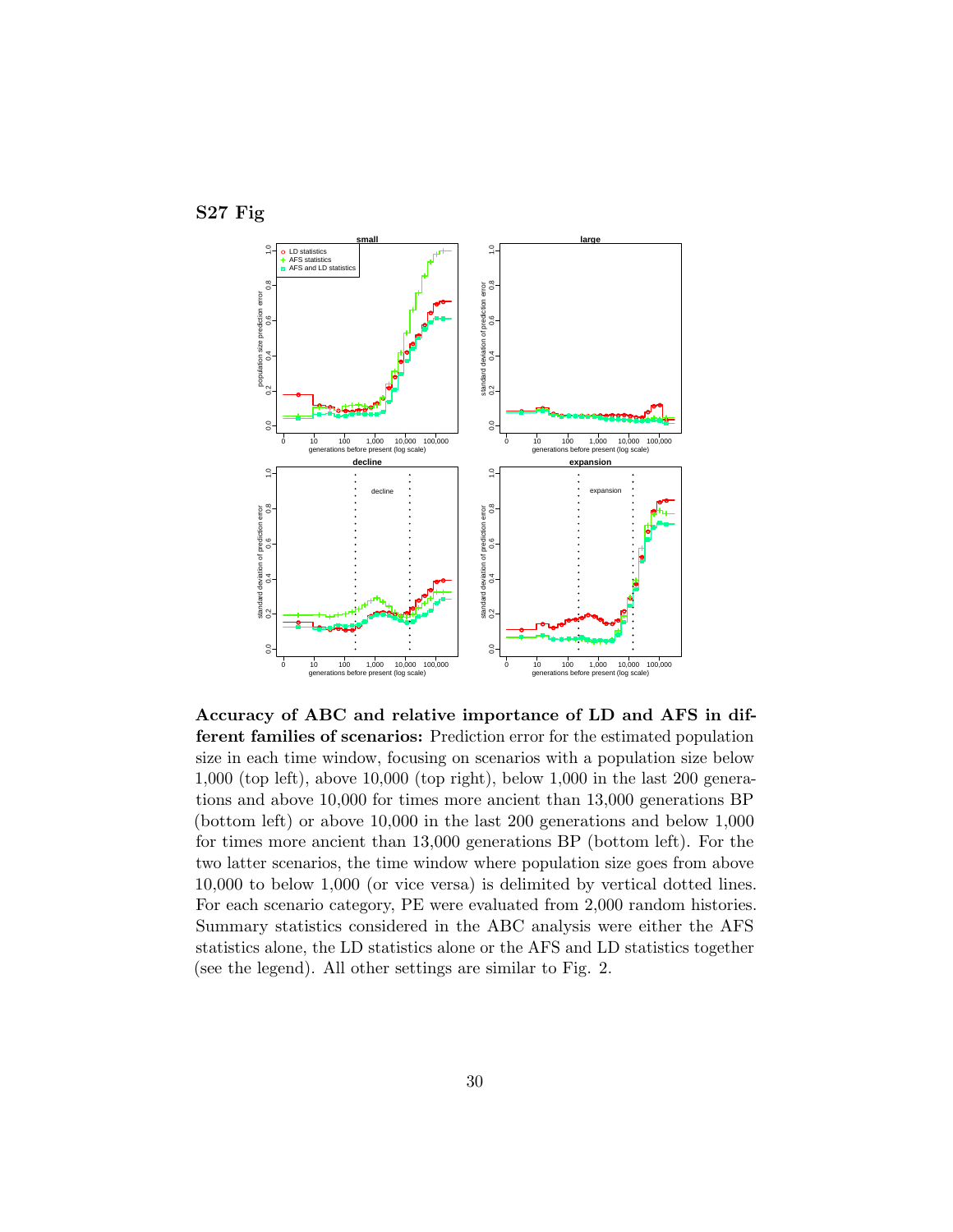

Estimation of population size history using different ABC settings in the "bottleneck1 old large" scenario: Summary statistics considered in the ABC analysis were either the AFS statistics alone (left column), the LD statistics alone (middle column), or the AFS and LD statistics together (right column). AFS statistics were computed using either all SNPs (top panels) or only those with a MAF above 20% (bottom panels). All other settings are similar to Fig. 3.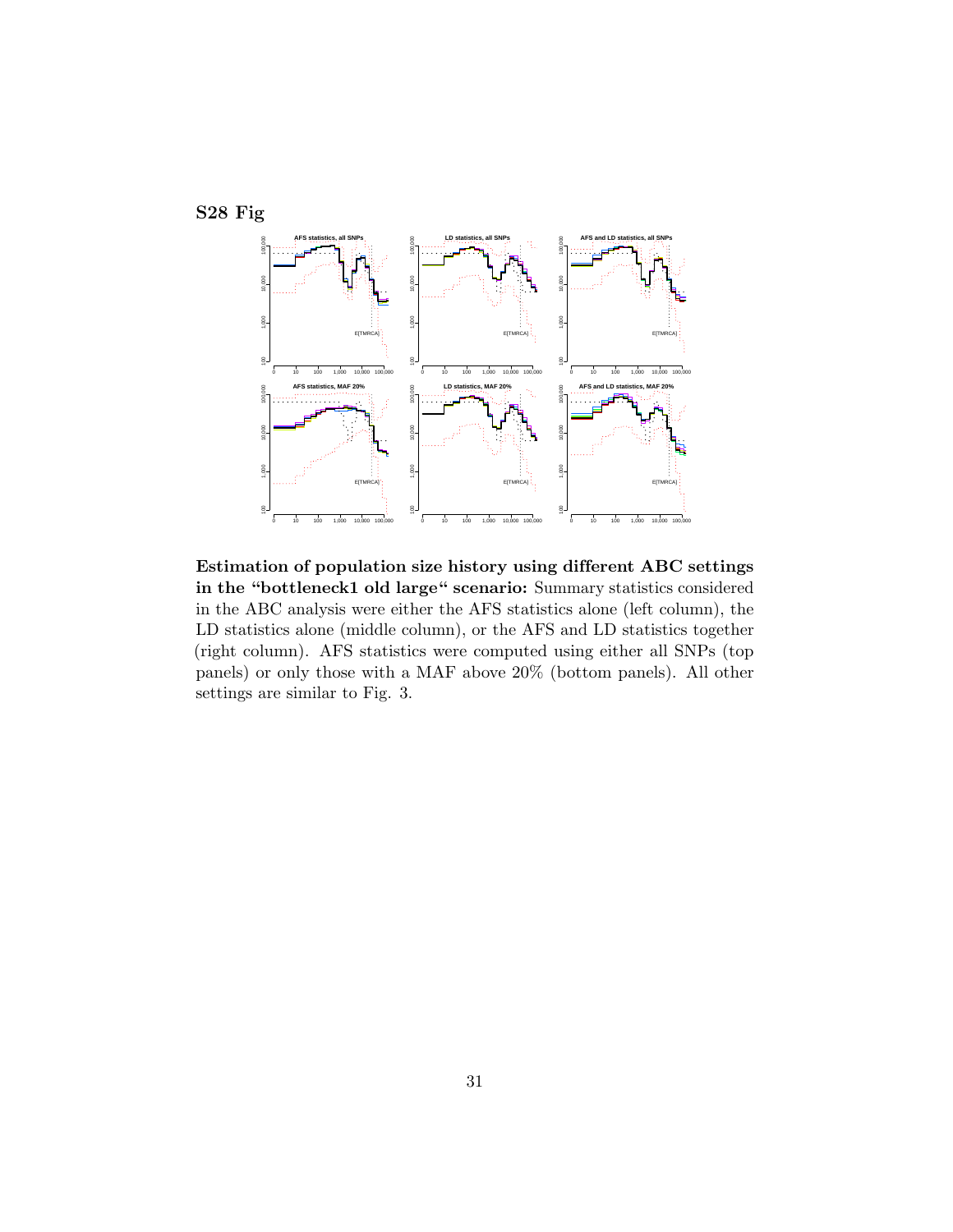



Accuracy of ABC estimation based on the distribution of IBS segment lengths: Prediction error for the population size in each time window, evaluated from 2,000 random population size histories. Summary statistics considered in the ABC analysis included several combinations of (i) the AFS, (ii) the average zygotic LD for several distance bins and (iii) the distribution of IBS segment lengths within one diploid individual. These statistics were computed from  $n = 25$  diploid individuals, using all SNPs for AFS and IBS statistics and SNPs with a MAF above 20% for LD statistics. Other parameter settings are the same as in Figure 2.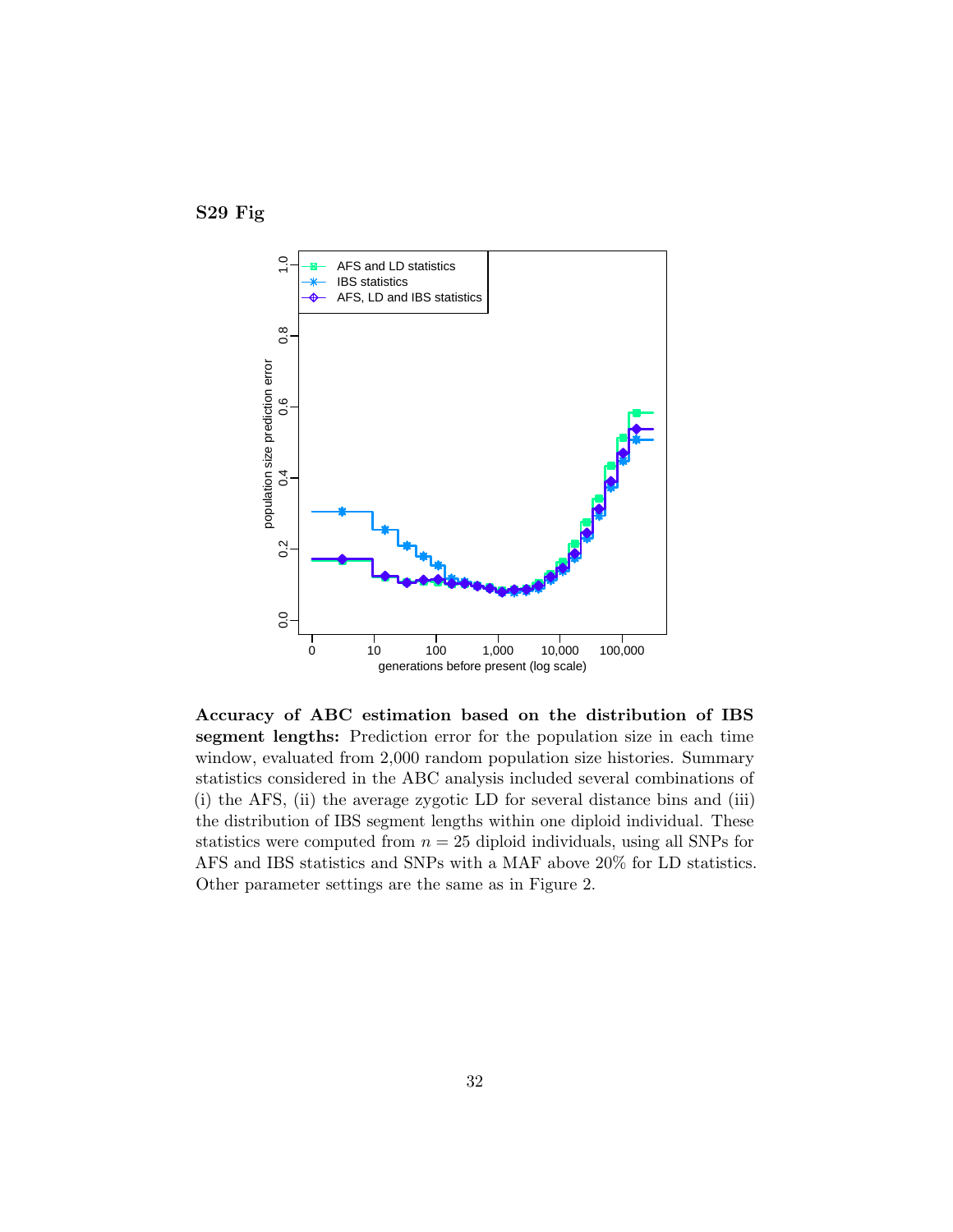

Added value of NGS for population size history estimation: Estimation of population size history in the Holstein cattle breed using ABC, based on whole genome NGS data from  $n = 25$  animals. Summary statistics considered in the ABC analysis included different combinations of (i) the AFS and (ii) the average zygotic LD for several distance bins. These statistics were computed either from the SNPs that are included in the 800K SNP chip or from all SNPs found in the NGS data. A MAF threshold of 20% was used for all curves and statistics. Other parameter settings are the same as in Figure 5.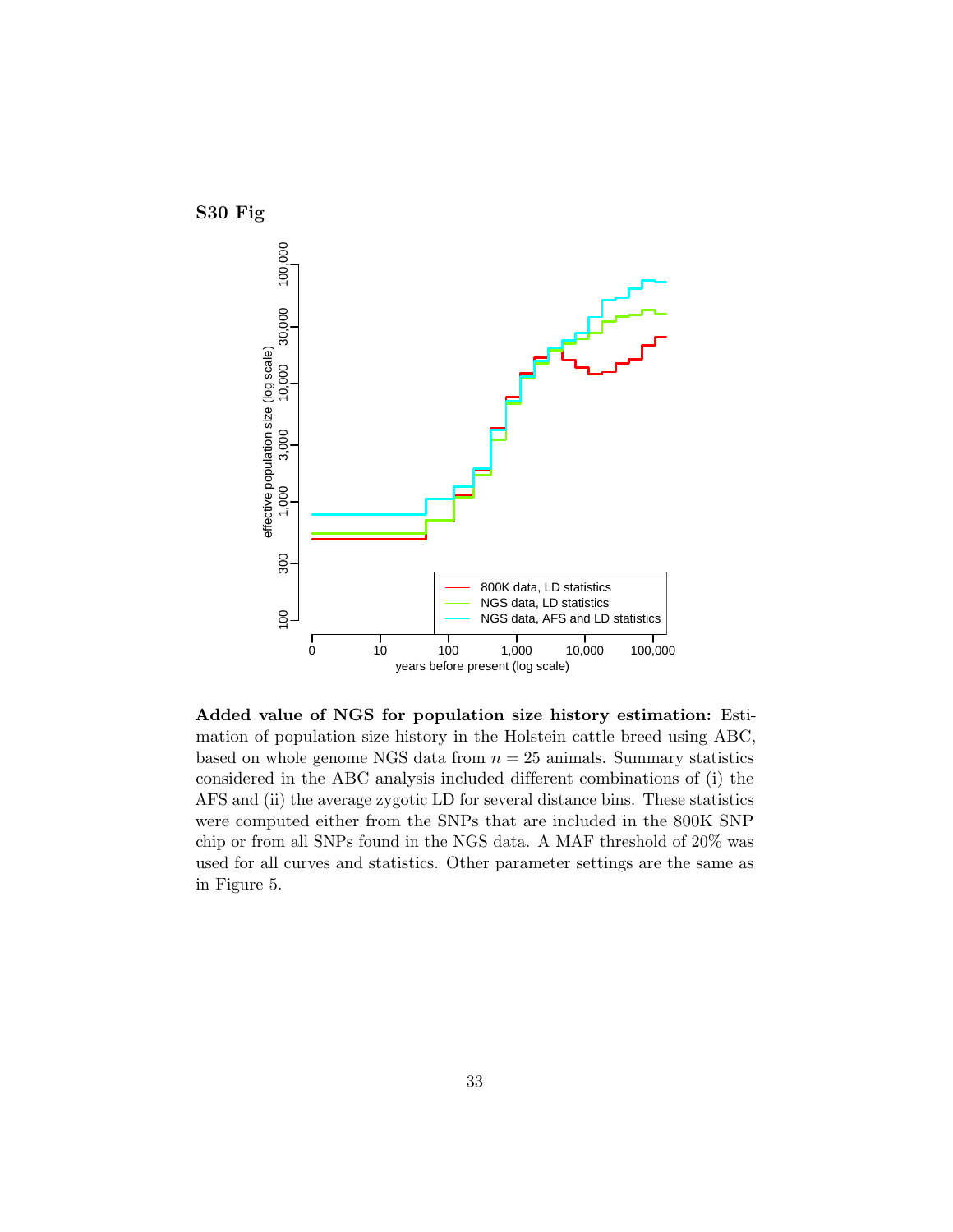

Population size history in Holstein using IBS statistics: Estimation of population size history in the Holstein cattle breed using ABC, based on whole genome NGS data from  $n = 25$  animals. Summary statistics considered in the ABC analysis were either both the AFS and the average zygotic LD for several distance bins, or the distribution of IBS segment lengths within one diploid individual. These statistics were computed using SNPs with a MAF above 20%. Other parameter settings are the same as in Figure 5.